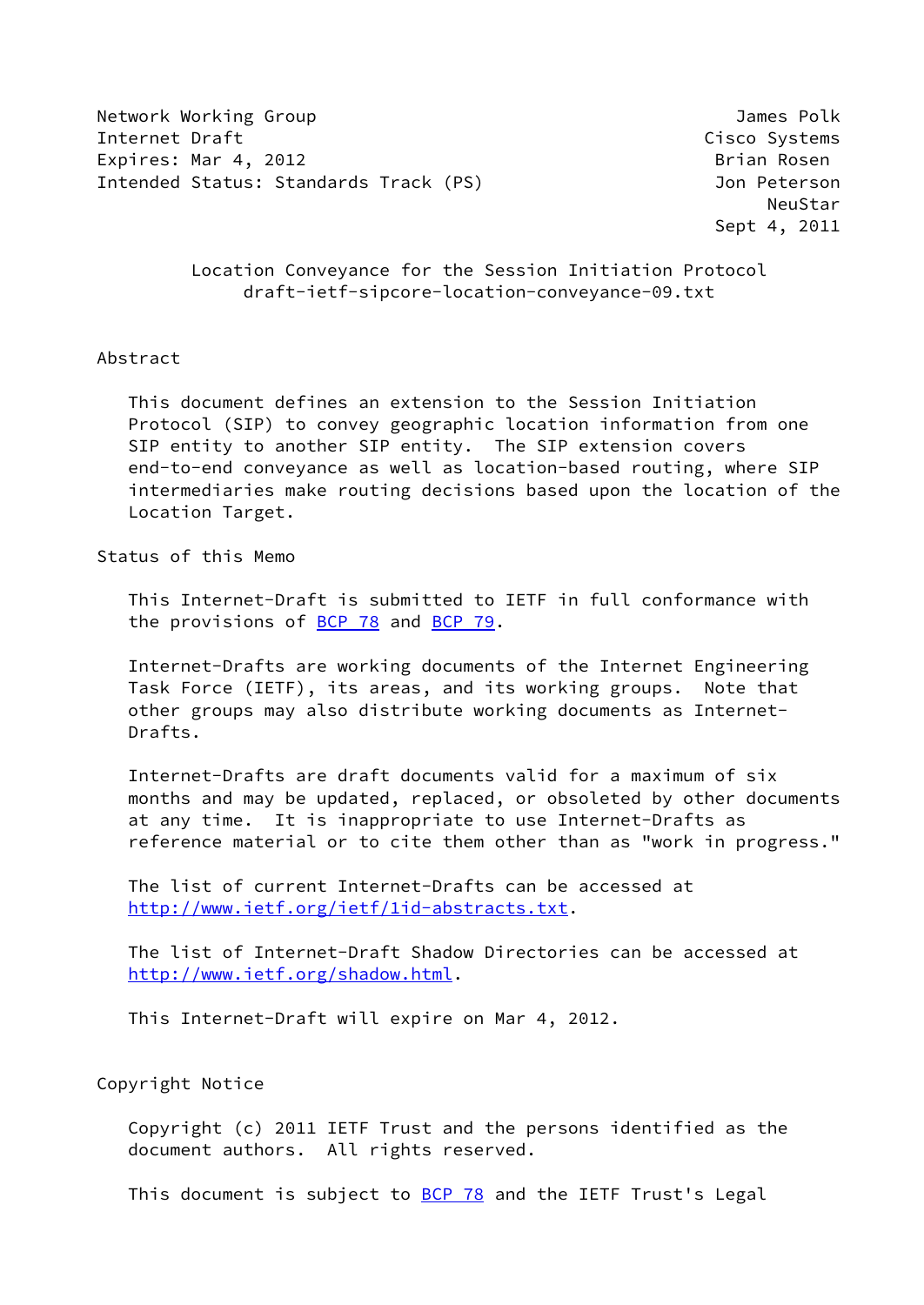Provisions Relating to IETF Documents [\(http://trustee.ietf.org/license-info](http://trustee.ietf.org/license-info)) in effect on the date of

| Polk, et al. | Expires Mar 4, 2012 | [Page 1] |
|--------------|---------------------|----------|
|--------------|---------------------|----------|

#### Internet Draft Location Conveyance in SIP Sept 2011

 publication of this document. Please review these documents carefully, as they describe your rights and restrictions with respect to this document. Code Components extracted from this document must include Simplified BSD License text as described in Section 4.e of the **[Trust Legal Provisions](https://trustee.ietf.org/license-info)** and are provided without warranty as described in the BSD License.

 This document may contain material from IETF Documents or IETF Contributions published or made publicly available before November 10, 2008. The person(s) controlling the copyright in some of this material may not have granted the IETF Trust the right to allow modifications of such material outside the IETF Standards Process. Without obtaining an adequate license from the person(s) controlling the copyright in such materials, this document may not be modified outside the IETF Standards Process, and derivative works of it may not be created outside the IETF Standards Process, except to format it for publication as an RFC or to translate it into languages other than English.

Table of Contents

|                   | Conventions and Terminology used in this document $\cdots$ 3    |  |  |  |                |
|-------------------|-----------------------------------------------------------------|--|--|--|----------------|
| $\overline{2}$ .  |                                                                 |  |  |  |                |
| 3.                | Overview of SIP Location Conveyance $\frac{4}{5}$               |  |  |  |                |
|                   | $3.1$ Location Conveyed by Value                                |  |  |  | $\overline{4}$ |
|                   | $3.2$ Location Conveyed as a Location URI 5                     |  |  |  |                |
|                   | 3.3 Location Conveyed though a SIP Intermediary $\frac{5}{9}$   |  |  |  |                |
|                   | $3.4$ SIP Intermediary Replacing Bad Location $\frac{7}{1}$     |  |  |  |                |
| 4.                | SIP Modifications for Geolocation Conveyance $\cdots$ 8         |  |  |  |                |
|                   | 4.1 The Geolocation Header Field 8                              |  |  |  |                |
|                   | $4.2$ The Geolocation-Routing Header Field 10                   |  |  |  |                |
|                   | 4.2.1 Explaining Geolocation-Routing header-value States 11     |  |  |  |                |
|                   | 4.3 424 (Bad Location Information) Response Code 13             |  |  |  |                |
|                   | 4.4 The Geolocation-Error Header Field 14                       |  |  |  |                |
|                   | 4.5 Location URIs in Message Bodies 17                          |  |  |  |                |
|                   | 4.6 Location Profile Negotiation 17                             |  |  |  |                |
| 5.                |                                                                 |  |  |  |                |
|                   | $5.1$ Location-by-value (Coordinate Format) 18                  |  |  |  |                |
|                   | 5.2 Two Locations Composed in Same Location Object Example . 20 |  |  |  |                |
| $\underline{6}$ . | Geopriv Privacy Considerations 22                               |  |  |  |                |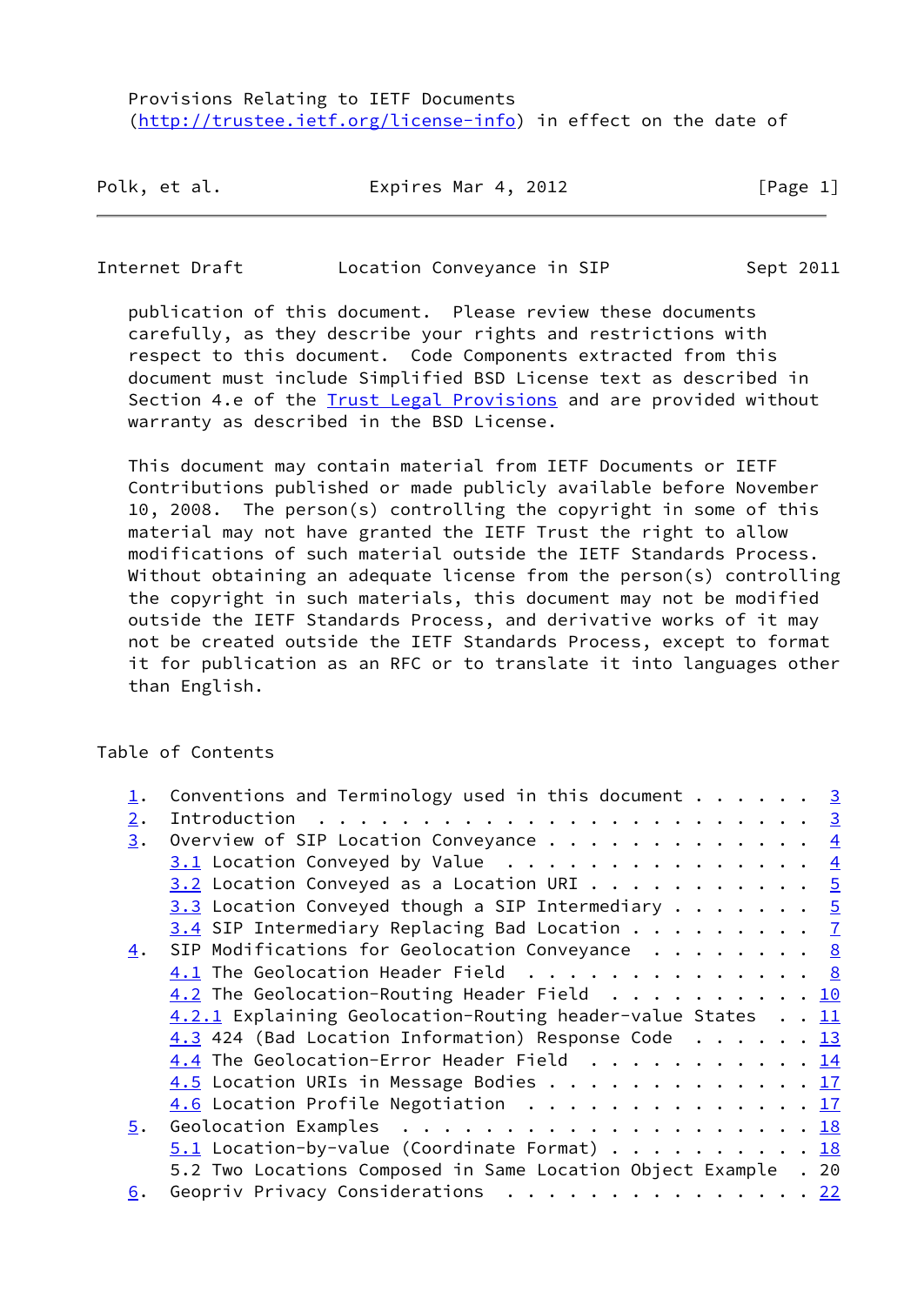|    | 7. Security Considerations 22                                   |  |
|----|-----------------------------------------------------------------|--|
| 8. |                                                                 |  |
|    | 8.1 IANA Registration for New SIP Geolocation Header Field . 24 |  |
|    | 8.2 IANA Registration for New SIP Geolocation-Routing Header    |  |
|    |                                                                 |  |
|    | 8.3 IANA Registration for New SIP Option Tags 25                |  |
|    | 8.4 IANA Registration for New 424 Response Code 25              |  |
|    | 8.5 IANA Registration for New SIP Geolocation-Error Header      |  |
|    |                                                                 |  |
|    | 8.6 IANA Registration for New SIP Geolocation-Error Codes 26    |  |
| 9. |                                                                 |  |
|    |                                                                 |  |

Polk, et al. **Expires Mar 4, 2012** [Page 2]

<span id="page-2-1"></span>

| Internet Draft                                                     | Location Conveyance in SIP |  |  |  |  |  |  |  | Sept 2011 |
|--------------------------------------------------------------------|----------------------------|--|--|--|--|--|--|--|-----------|
|                                                                    |                            |  |  |  |  |  |  |  |           |
| 10.1 Normative References 27                                       |                            |  |  |  |  |  |  |  |           |
| 10.2 Informative References 28                                     |                            |  |  |  |  |  |  |  |           |
|                                                                    |                            |  |  |  |  |  |  |  |           |
| Appendix A. Requirements for SIP Location Conveyance $\ldots$ . 29 |                            |  |  |  |  |  |  |  |           |

<span id="page-2-0"></span>[1](#page-2-0). Conventions and Terminology used in this document

 The key words "MUST", "MUST NOT", "REQUIRED", "SHALL", "SHALL NOT", "SHOULD", "SHOULD NOT", "RECOMMENDED", "MAY", and "OPTIONAL" in this document are to be interpreted as described in [[RFC2119\]](https://datatracker.ietf.org/doc/pdf/rfc2119). This document furthermore uses numerous terms defined in [RFC 3693 \[RFC3693](https://datatracker.ietf.org/doc/pdf/rfc3693)], including Location Object, Location Recipient, Location Server, Target, Rulemaker and Using Protocol.

<span id="page-2-2"></span>[2](#page-2-2). Introduction

Session Initiation Protocol (SIP) [[RFC3261](https://datatracker.ietf.org/doc/pdf/rfc3261)] creates, modifies and terminates multimedia sessions. SIP carries certain information related to a session while establishing or maintaining calls. This document defines how SIP conveys geographic location information of a Target to a Location Recipient (LR). SIP acts as a Using Protocol of location information, as defined in [RFC 3693.](https://datatracker.ietf.org/doc/pdf/rfc3693)

 In order to convey location information, this document specifies three new SIP header fields, Geolocation, Geolocation-Routing and Geolocation-Error, which carry a reference to a Location Object (LO), grant permission to route a SIP request based on the location-value and provide error notifications specific to location errors respectively. The Location Object (LO) may appear in a MIME body attached to the SIP request, or it may be a remote resource in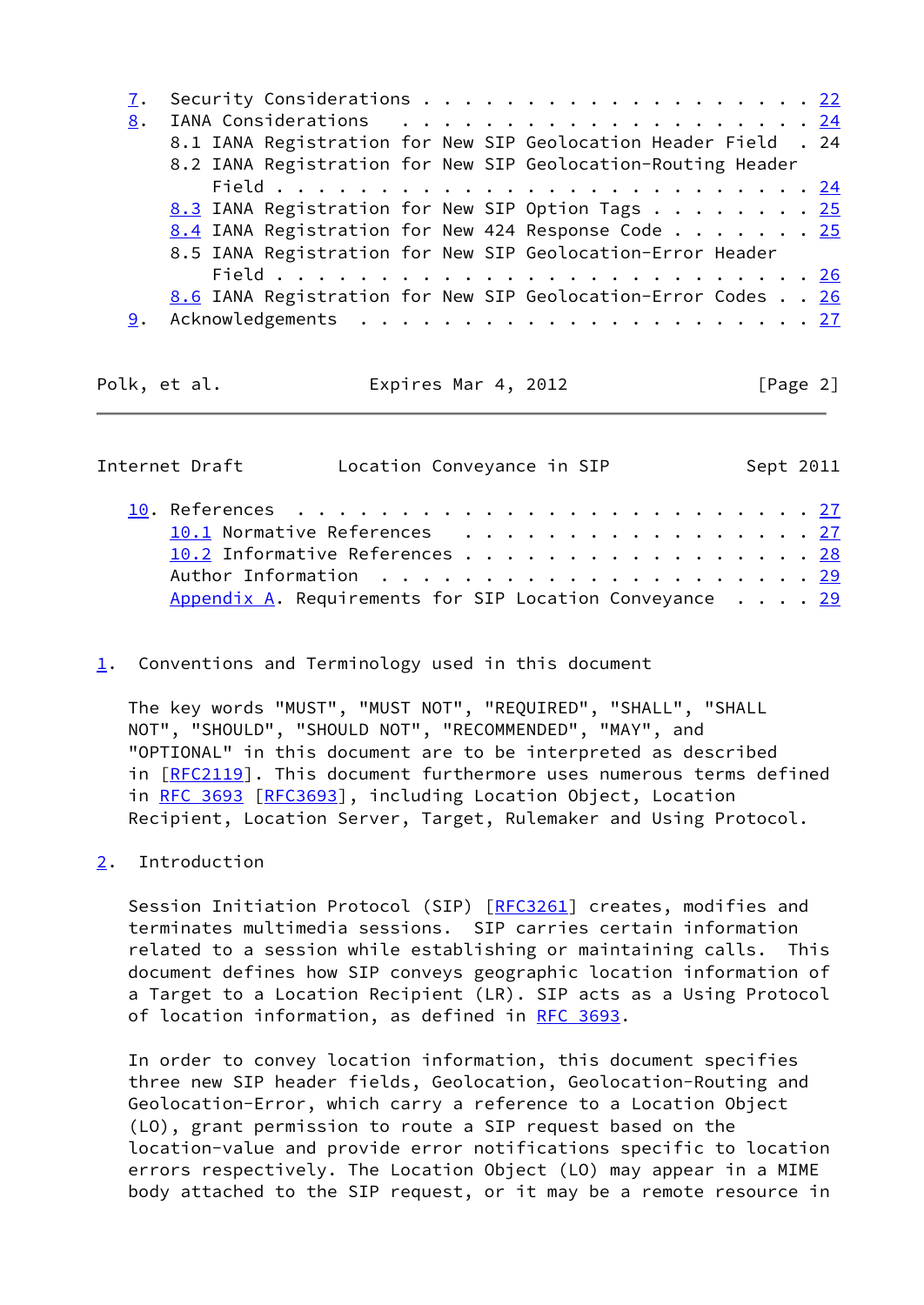the network.

 A Target is an entity whose location is being conveyed, per [RFC](https://datatracker.ietf.org/doc/pdf/rfc3693) [3693](https://datatracker.ietf.org/doc/pdf/rfc3693). Thus, a Target could be a SIP user agent (UA), some other IP device (a router or a PC) that does not have a SIP stack, a non-IP device (a person or a black phone) or even a non-communications device (a building or store front). In no way does this document assume that the SIP user agent client which sends a request containing a location object is necessarily the Target. The location of a Target conveyed within SIP typically corresponds to that of a device controlled by the Target, for example, a mobile phone, but such devices can be separated from their owners, and moreover, in some cases the user agent may not know its own location.

 In the SIP context, a location recipient will most likely be a SIP UA, but due to the mediated nature of SIP architectures, location information conveyed by a single SIP request may have multiple recipients, as any SIP proxy server in the signaling path that inspects the location of the Target must also be considered a Location Recipient. In presence-like architectures, an intermediary

| Polk, et al. | Expires Mar 4, 2012 | [Page 3] |
|--------------|---------------------|----------|
|--------------|---------------------|----------|

<span id="page-3-1"></span>

| Internet Draft |  | Location Conveyance in SIP |  | Sept 2011 |
|----------------|--|----------------------------|--|-----------|
|----------------|--|----------------------------|--|-----------|

 that receives publications of location information and distributes them to watchers acts as a Location Server per [RFC 3693.](https://datatracker.ietf.org/doc/pdf/rfc3693) This location conveyance mechanism can also be used to deliver URIs pointing to such Location Servers where prospective Location Recipients can request Location Objects.

#### <span id="page-3-0"></span>[3](#page-3-0). Overview of SIP Location Conveyance

 An operational overview of SIP location conveyance can be shown in 4 basic diagrams, with most applications falling under one of the following basic use cases. Each is separated into its own subsection here in [section 3](#page-3-0).

 Each diagram has Alice and Bob as UAs. Alice is the Target, and Bob is an LR. A SIP intermediary appears in some of the diagrams. Any SIP entity that receives and inspects location information is an LR, therefore in any of the diagrams the SIP intermediary that receives a SIP request is potentially an LR - though that does not mean such an intermediary necessarily has to route the SIP request based on the location information. In some use cases, location information passes through the LS on the right of each diagram.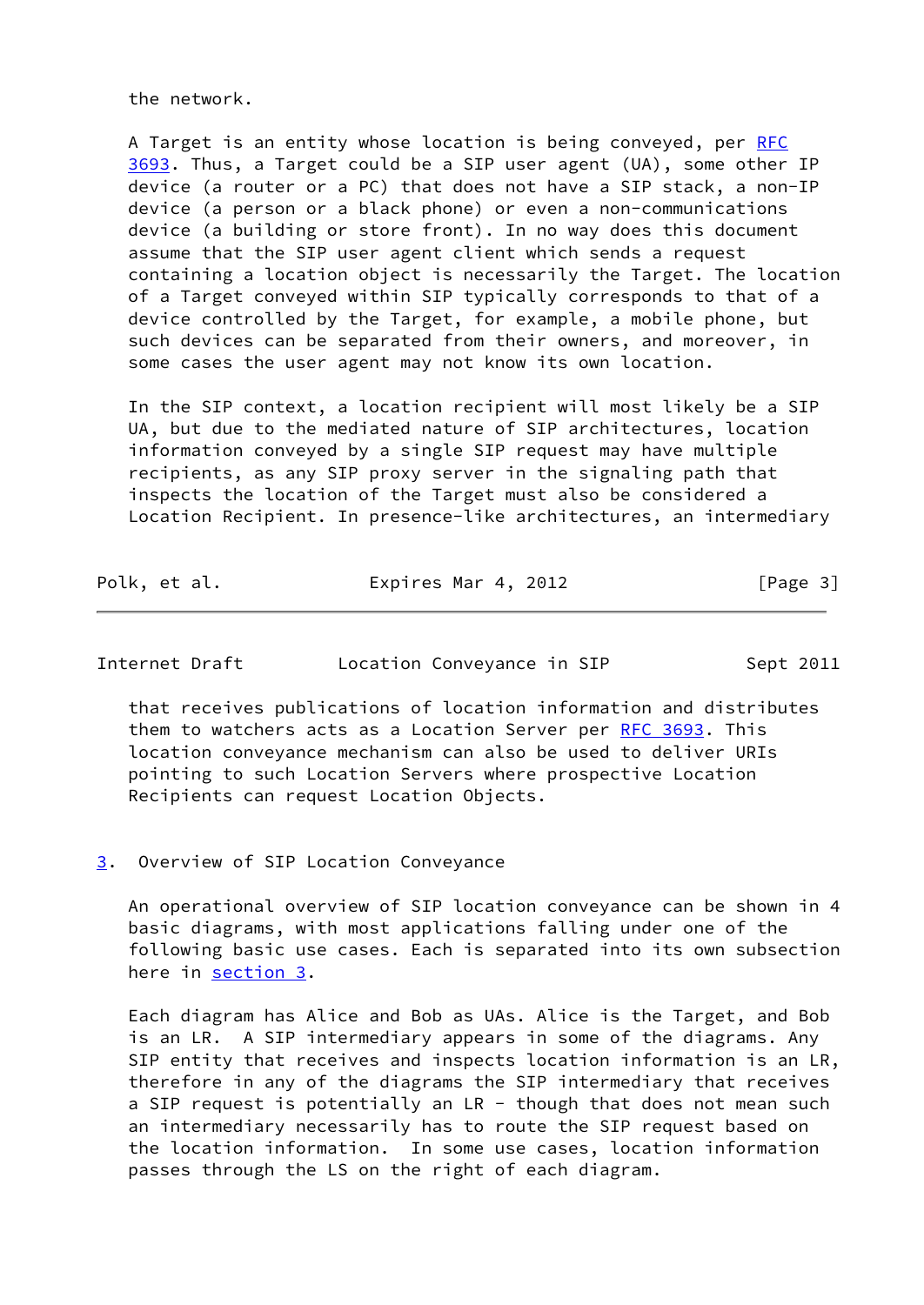<span id="page-4-0"></span>[3.1](#page-4-0) Location Conveyed by Value

 We start with the simplest diagram of Location Conveyance, Alice to Bob, where no other layer 7 entities are involved.



Figure 1. Location Conveyed by Value

 In Figure 1, Alice is both the Target and the LS that is conveying her location directly to Bob, who acts as an LR. This conveyance is point-to-point - it does not pass through any SIP-layer intermediary. A Location Object appears by-value in the initial SIP request as a MIME body, and Bob responds to that SIP request as appropriate. There is a 'Bad Location Information' response code introduced within this document to specifically inform Alice if she conveys bad location to Bob (e.g., Bob "cannot parse the location provided", or "there is not enough location information to determine where Alice is").

| Polk, et al. | Expires Mar 4, 2012 | [Page 4] |
|--------------|---------------------|----------|
|--------------|---------------------|----------|

<span id="page-4-2"></span>Internet Draft **Location Conveyance in SIP** Sept 2011

<span id="page-4-1"></span>[3.2](#page-4-1) Location Conveyed as a Location URI

 Here we make Figure 1 a little more complicated by showing a diagram of indirect Location Conveyance from Alice to Bob, where Bob's entity has to retrieve the location object from a 3rd party server.

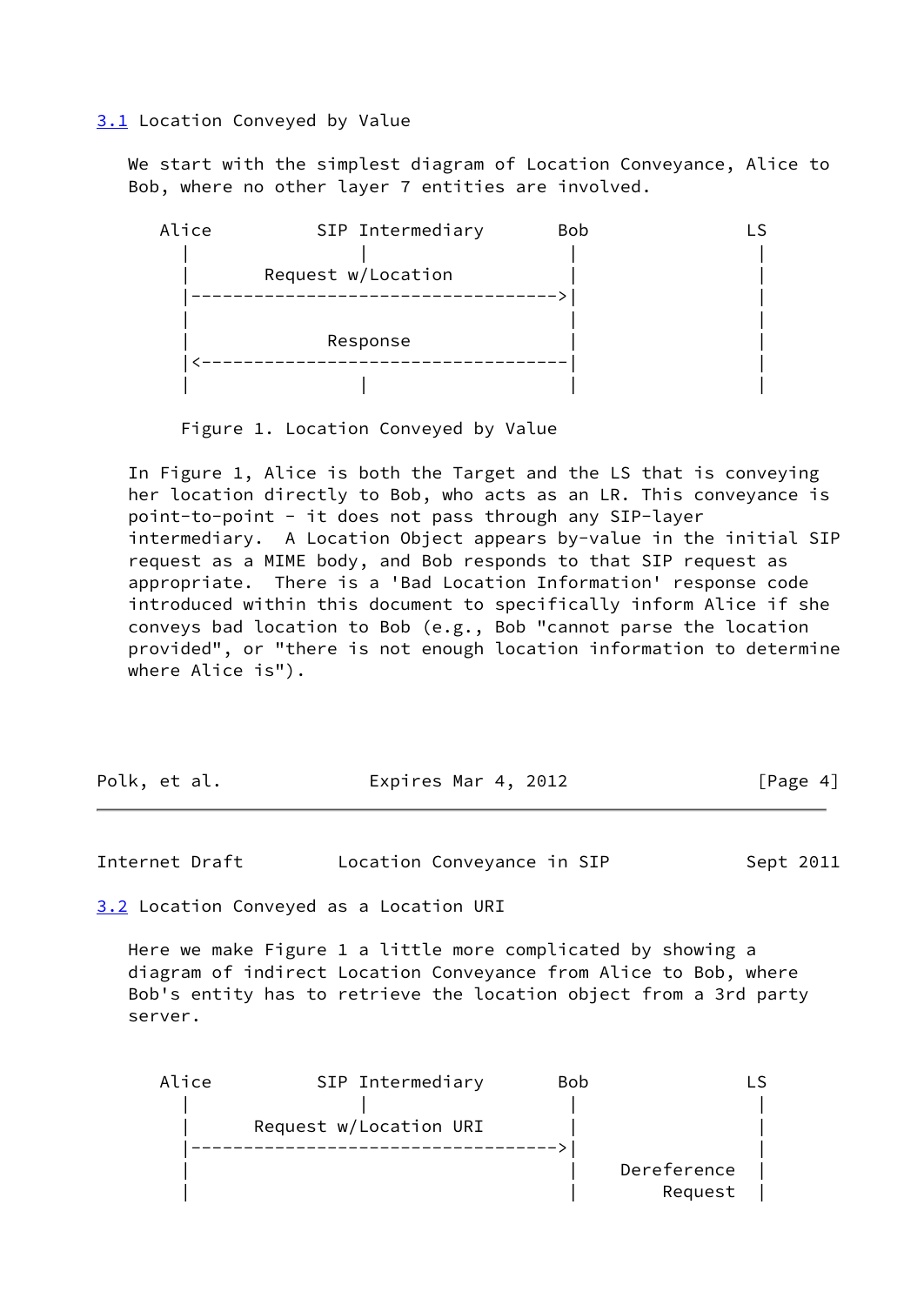

Figure 2. Location Conveyed as a Location URI

 In Figure 2, location is conveyed indirectly, via a Location URI carried in the SIP request (more of those details later). If Alice sends Bob this Location URI, Bob will need to dereference the URI analogous to Content Indirection  $[REC4483]$  - in order to request the location information. In general, the LS provides the location value to Bob instead of Alice directly for conveyance to Bob. From a user interface perspective, Bob the user won't know that this information was gathered from an LS indirectly rather than culled from the SIP request, and practically this does not impact the operation of location-based applications.

 The example given in this section is only illustrative, not normative. In particular, applications can choose to dereference a location URI at any time, possibly several times, or potentially not at all. Applications receiving a Location URI in a SIP transaction need to be mindful of timers used by different transactions. In particular, if the means of dereferencing the Location URI might take longer than the SIP transaction timeout (Timer C for INVITE transactions, Timer F for non-INVITE transactions), then it needs to rely on mechanisms other than the transaction's response code to convey location errors, if returning such errors are necessary.

<span id="page-5-0"></span>[3.3](#page-5-0) Location Conveyed though a SIP Intermediary

| Polk, et al. |  | Expires Mar 4, 2012 | [Page 5] |
|--------------|--|---------------------|----------|
|--------------|--|---------------------|----------|

| Internet Draft |  | Location Conveyance in SIP | Sept 2011 |
|----------------|--|----------------------------|-----------|
|----------------|--|----------------------------|-----------|

 In Figure 3, we introduce the idea of a SIP intermediary into the example to illustrate the role of proxying in the location architecture. This intermediary can be a SIP proxy or it can be a back-to-back-user-agent (B2BUA). In this message flow, the SIP intermediary could act as a LR, in addition to Bob. The primary use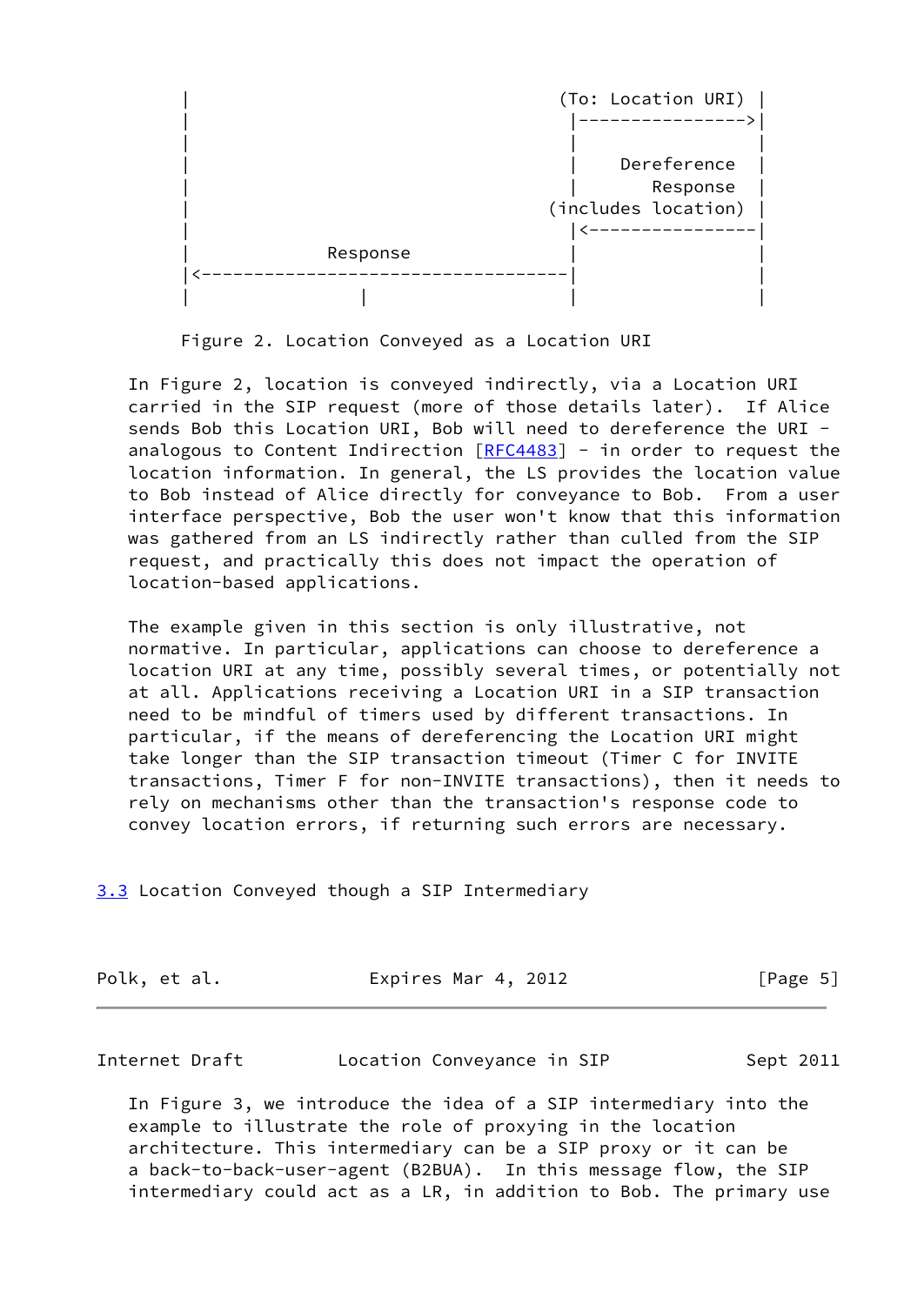case for intermediaries consuming location information is location-based routing. In this case, the intermediary chooses a next hop for the SIP request by consulting a specialized location service which selects forwarding destinations based on geographical location.



Figure 3. Location Conveyed though a SIP Intermediary

 However, the most common case will be one in which the SIP intermediary receives a request with location information (conveyed either by-value or by-reference) and does not know or care about Alice's location, or support this extension, and merely passes it on to Bob. In this case, the intermediary does not act as a Location Recipient. When the intermediary is not an LR, this use case is the same as the one described in [Section 3.1](#page-4-0).

 Note that an intermediary does not have to perform location-based routing in order to be a Location Recipient. It could be the case that a SIP intermediary which does not perform location-based routing does care when Alice includes her location; for example, it could care that the location information is complete or that it correctly identifies where Alice is. The best example of this is intermediaries that verify location information for emergency calling, but it could also be for any location based routing -  $e.g.,$  contacting your favorite local pizza delivery service, making sure that organization has Alice's proper location in the initial SIP request.

 There is another scenario in which the SIP intermediary cares about location and is not an LR, one in which the intermediary inserts another location of the Target, Alice in this case, into the request, and forwards it. This secondary insertion is generally not

| Polk, et al. |  |  |  |
|--------------|--|--|--|
|--------------|--|--|--|

Expires Mar 4, 2012 [Page 6]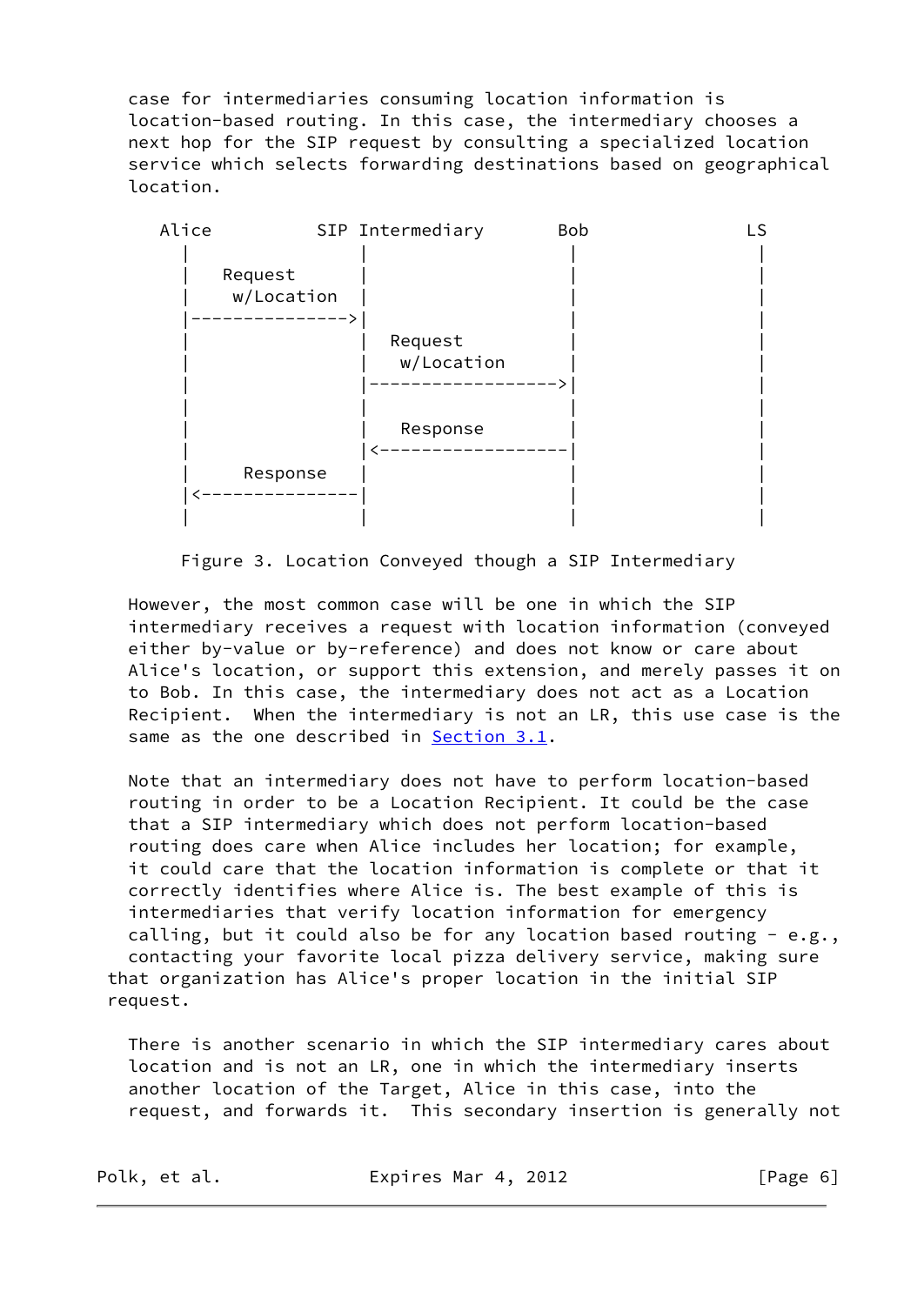<span id="page-7-1"></span> advisable because downstream SIP entities will not be given any guidance about which location to believe is better, more reliable, less prone to error, more granular, worse than the other location or just plain wrong.

 This document takes a "you break it, you bought it" approach to dealing with second locations placed into a SIP request by an intermediary entity. That entity becomes completely responsible for all location within that SIP request (more on this in  $Section 4$ ).

#### <span id="page-7-0"></span>[3.4](#page-7-0) SIP Intermediary Replacing Bad Location

 If the SIP intermediary rejects the message due to unsuitable location information, the SIP response will indicate there was 'Bad Location Information' in the SIP request, and provide a location specific error code indicating what Alice needs to do to send an acceptable request (see Figure 4 for this scenario).

| Alice    | SIP Intermediary |                | <b>Bob</b> | LS |
|----------|------------------|----------------|------------|----|
|          |                  |                |            |    |
| Request  |                  |                |            |    |
|          | w/Location       |                |            |    |
|          |                  |                |            |    |
|          |                  |                |            |    |
| Rejected |                  |                |            |    |
|          | w/New Location   |                |            |    |
|          |                  |                |            |    |
|          |                  |                |            |    |
| Request  |                  |                |            |    |
|          | w/New Location   |                |            |    |
|          |                  |                |            |    |
|          |                  | Request        |            |    |
|          |                  | w/New Location |            |    |
|          |                  |                |            |    |
|          |                  |                |            |    |

Figure 4. SIP Intermediary Replacing Bad Location

 In this last use case, the SIP intermediary wishes to include a Location Object indicating where it understands Alice to be. Thus, it needs to inform her user agent what location it will include in any subsequent SIP request that contains her location. In this case, the intermediary can reject Alice's request and, through the SIP response, convey to her the best way to repair the request in order for the intermediary to accept it.

Overriding location information provided by the user requires a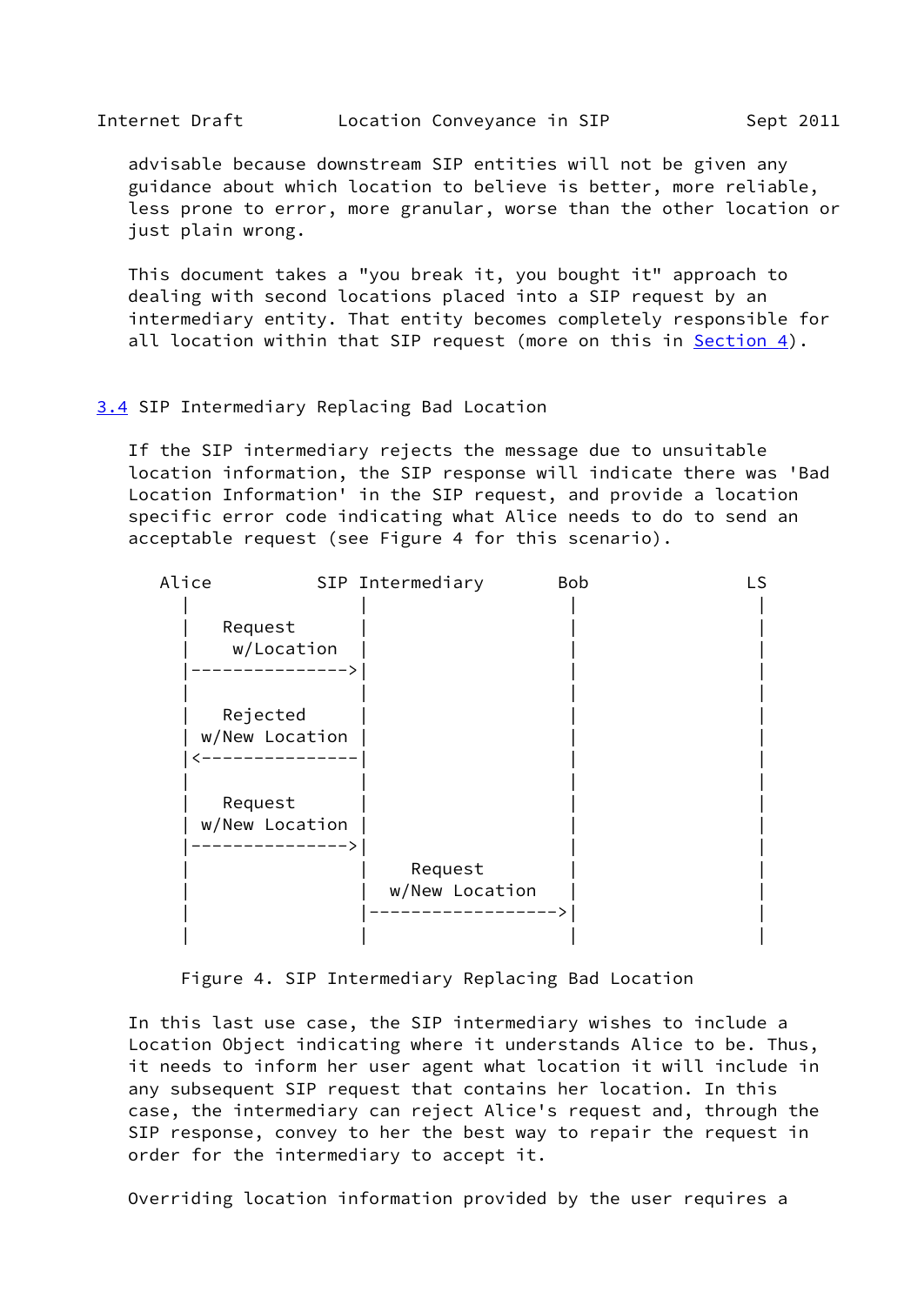deployment where an intermediary necessarily knows better than an end user - after all, it could be that Alice has an on-board GPS, and the SIP intermediary only knows her nearest cell tower. Which is more accurate location information? Currently, there is no way to

| Polk, et al. | Expires Mar 4, 2012 | [Page 7] |
|--------------|---------------------|----------|
|              |                     |          |

<span id="page-8-1"></span>Internet Draft **Location Conveyance in SIP** Sept 2011

 tell which entity is more accurate, or which is wrong - for that matter. This document will not specify how to indicate which location is more accurate than another.

 As an aside, it is not envisioned that any SIP-based emergency services request (i.e., IP-911, or 112 type of call attempt) will receive a corrective 'Bad Location Information' response from an intermediary. Most likely, the SIP intermediary would in that scenario act as a B2BUA and insert into the request by-value any appropriate location information for the benefit of Public Safety Answering Point (PSAP) call centers to expedite call reception by the emergency services personnel; thereby, minimizing any delay in call establishment time. The implementation of these specialized deployments is, however, outside the scope of this document.

<span id="page-8-0"></span>[4](#page-8-0). SIP Extensions for Geolocation Conveyance

 The following sections detail the extensions to SIP for location conveyance.

<span id="page-8-2"></span>[4.1](#page-8-2) The Geolocation Header Field

 This document defines "Geolocation" as a new SIP header field registered by IANA, with the following ABNF [\[RFC5234](https://datatracker.ietf.org/doc/pdf/rfc5234)]:

|               | message-header /= Geolocation-header; (message-header from 3261) |
|---------------|------------------------------------------------------------------|
|               | Geolocation-header = "Geolocation" HCOLON locationValue          |
|               | * (COMMA locationValue)                                          |
| locationValue | = LAQUOT locationURI RAQUOT                                      |
|               | $\star$ (SEMI geoloc-param)                                      |
| locationURI   | = sip-URI / sips-URI / pres-URI                                  |
|               | / http-URI / https-URI                                           |
|               | / cid-url ; (from RFC 2392)                                      |
|               | / absoluteURI ; (from RFC 3261)                                  |
| geoloc-param  | = generic-param; (from RFC 3261)                                 |
|               |                                                                  |

HCOLON, COMMA, LAQUOT, RAQUOT, and SEMI are defined in [RFC3261](https://datatracker.ietf.org/doc/pdf/rfc3261) [\[RFC3261](https://datatracker.ietf.org/doc/pdf/rfc3261)].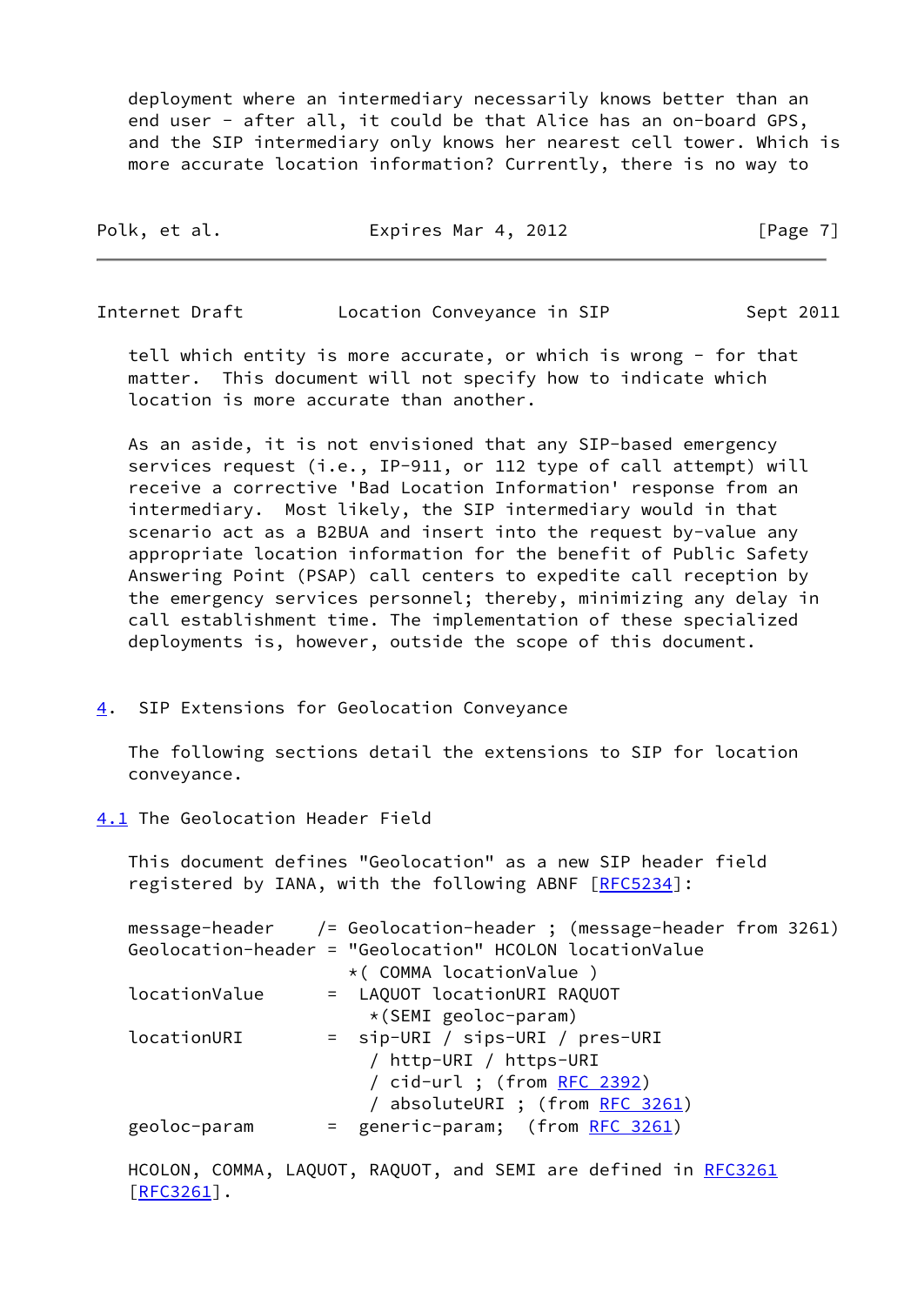sip-URI, sips-URI and absoluteURI are defined according to  $[REC3261]$ . The pres-URI is defined in [[RFC3859\]](https://datatracker.ietf.org/doc/pdf/rfc3859).

 http-URI and https-URI are defined according to [\[RFC2616](https://datatracker.ietf.org/doc/pdf/rfc2616)] and [\[RFC2818](https://datatracker.ietf.org/doc/pdf/rfc2818)], respectively.

The cid-url is defined in  $[REC2392]$  to locate message body parts. This URI type is present in a SIP request when location is conveyed as a MIME body in the SIP message.

GEO-URIs [\[RFC5870](https://datatracker.ietf.org/doc/pdf/rfc5870)] are not appropriate for usage in the SIP

| Polk, et al. | Expires Mar 4, 2012 | [Page 8] |
|--------------|---------------------|----------|
|--------------|---------------------|----------|

Internet Draft Location Conveyance in SIP Sept 2011

 Geolocation header, because it does not include retention and re-transmission flags as part of the location information. Other URI schemes used in the location URI MUST be reviewed against the [RFC](https://datatracker.ietf.org/doc/pdf/rfc3693) [3693](https://datatracker.ietf.org/doc/pdf/rfc3693) [\[RFC3693](https://datatracker.ietf.org/doc/pdf/rfc3693)] criteria for a Using Protocol. [Section 4.6](#page-19-1) discusses how URI schemes are communicated using this SIP extension, and what to do if a URI scheme is received that cannot be supported.

 The generic-param in the definition of locationValue is included as a mechanism for future extensions that might require parameters. This document defines no parameters for use with locationValue. If a Geolocation header field is received that contains generic-params, each parameter SHOULD be ignored, and SHOULD NOT be removed when forwarding the locationValue. If a need arises to define parameters for use with locationValue, a revision/extension to this document is required.

 The Geolocation header field MUST have at least one locationValue. A SIP intermediary SHOULD NOT add location to a SIP request that already contains location. This will quite often lead to confusion within LRs. However, if a SIP intermediary adds location, even if location was not previously present in a SIP request, that SIP intermediary is fully responsible for addressing the concerns of any 424 (Bad Location Information) SIP response it receives about this location addition, and MUST NOT pass on (upstream) the 424 response. A SIP intermediary that adds a locationValue MUST position the new locationValue as the last locationValue within the Geolocation header field of the SIP request.

 This document defines the Geolocation header field as valid in the following SIP requests: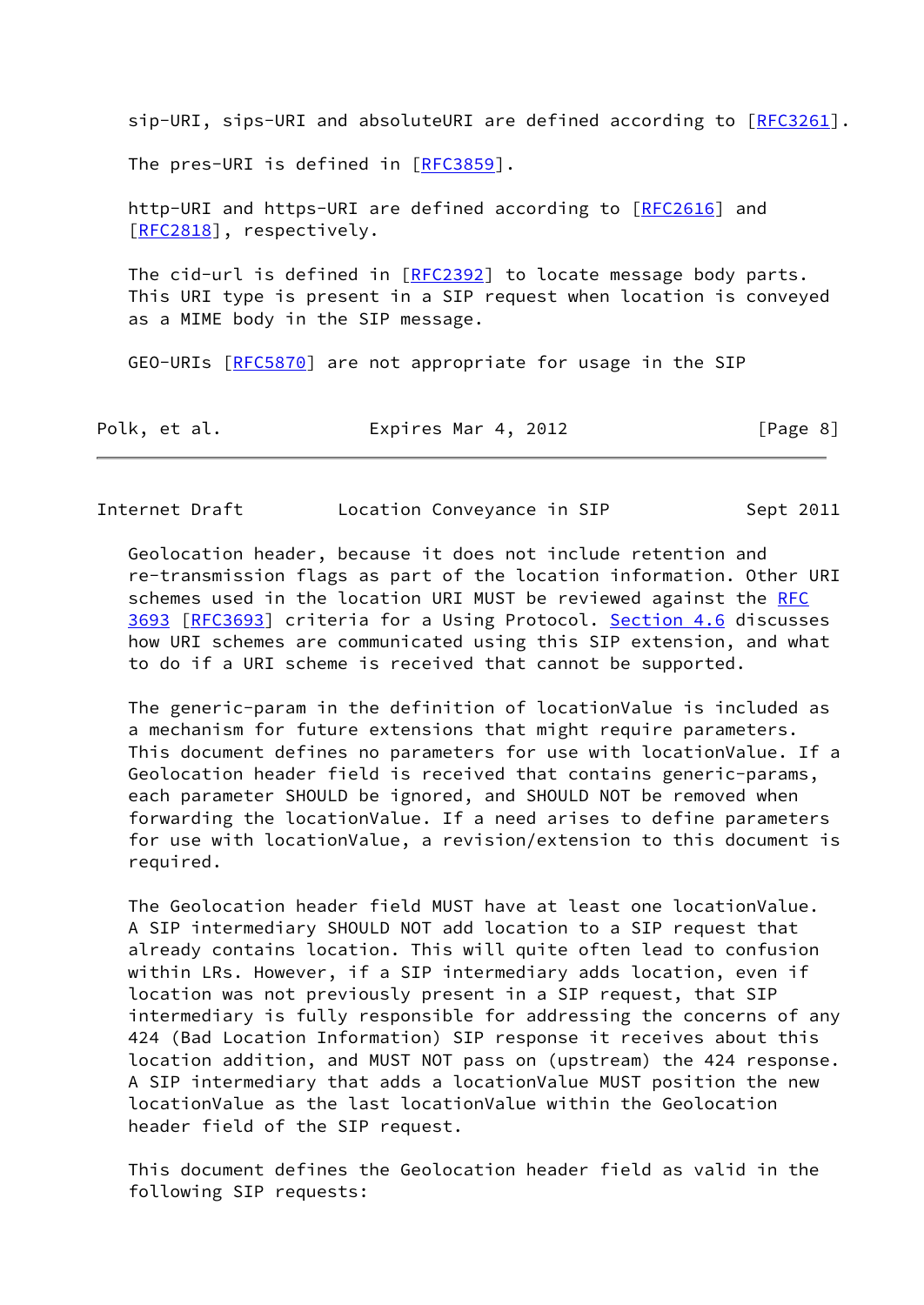INVITE [<u>[RFC3261](https://datatracker.ietf.org/doc/pdf/rfc3261)</u>],<br>
OPTIONS [<u>RFC3261</u>],<br>
UPDATE [<u>RFC3311</u>],<br>
INFO [<u>RFC6086],</u><br>
MESSAGE [RFC3428],<br>
REFER [RFC3515], OPTIONS  $\overline{[RFC3261]}$  $\overline{[RFC3261]}$  $\overline{[RFC3261]}$ , UPDATE [[RFC3311](https://datatracker.ietf.org/doc/pdf/rfc3311)], MESSAGE [[RFC3428\]](https://datatracker.ietf.org/doc/pdf/rfc3428), SUBSCRIBE [\[RFC3265](https://datatracker.ietf.org/doc/pdf/rfc3265)], NOTIFY [RFC3265], PUBLISH [[RFC3903\]](https://datatracker.ietf.org/doc/pdf/rfc3903)

 The Geolocation header field MAY be included in any one of the above listed requests by a UA, and a 424 response to any one of the requests sent above. Fully appreciating the caveats/warnings mentioned above, a SIP intermediary MAY add the Geolocation header field.

 A SIP intermediary MAY add a Geolocation header field if one is not present - for example, when a user agent does not support the Geolocation mechanism but their outbound proxy does and knows the Target's location, or any of a number of other use cases (see [Section 3](#page-3-0)).

 The Geolocation header field MAY be present in a SIP request or response without the presence of a Geolocation-Routing header

| Polk, et al. | Expires Mar 4, 2012 | [Page 9] |
|--------------|---------------------|----------|
|--------------|---------------------|----------|

<span id="page-10-0"></span>Internet Draft **Location Conveyance in SIP** Sept 2011

(defined in [Section 4.2\)](#page-11-0). As stated in [Section 4.2](#page-11-0), the default value of Geolocation-Routing header-value is "no", meaning SIP intermediaries MUST NOT view (i.e., process, inspect or actively dereference) any direct or indirect location within this SIP message. This is for at least two fundamental reasons,

- 1) to make the possibility of retention of the Target's location moot (because it was not viewed in the first place); and
- 2) to prevent a different treatment of this SIP request based on the contents of the Location Information in the SIP request.

 Any locationValue MUST be related to the original Target. This is equally true for the location information in a SIP response, i.e., from a SIP intermediary back to the Target as explained in **[Section](#page-7-0)**  [3.4](#page-7-0). SIP intermediaries SHOULD NOT modify or delete any existing locationValue(s). A use-case in which this would not apply would be where the SIP intermediary is an anonymizer. The problem with this scenario is that the geolocation included by the Target then becomes useless for the purpose or service they wanted to use (include) it for. For example, 911/emergency calling or finding the nearest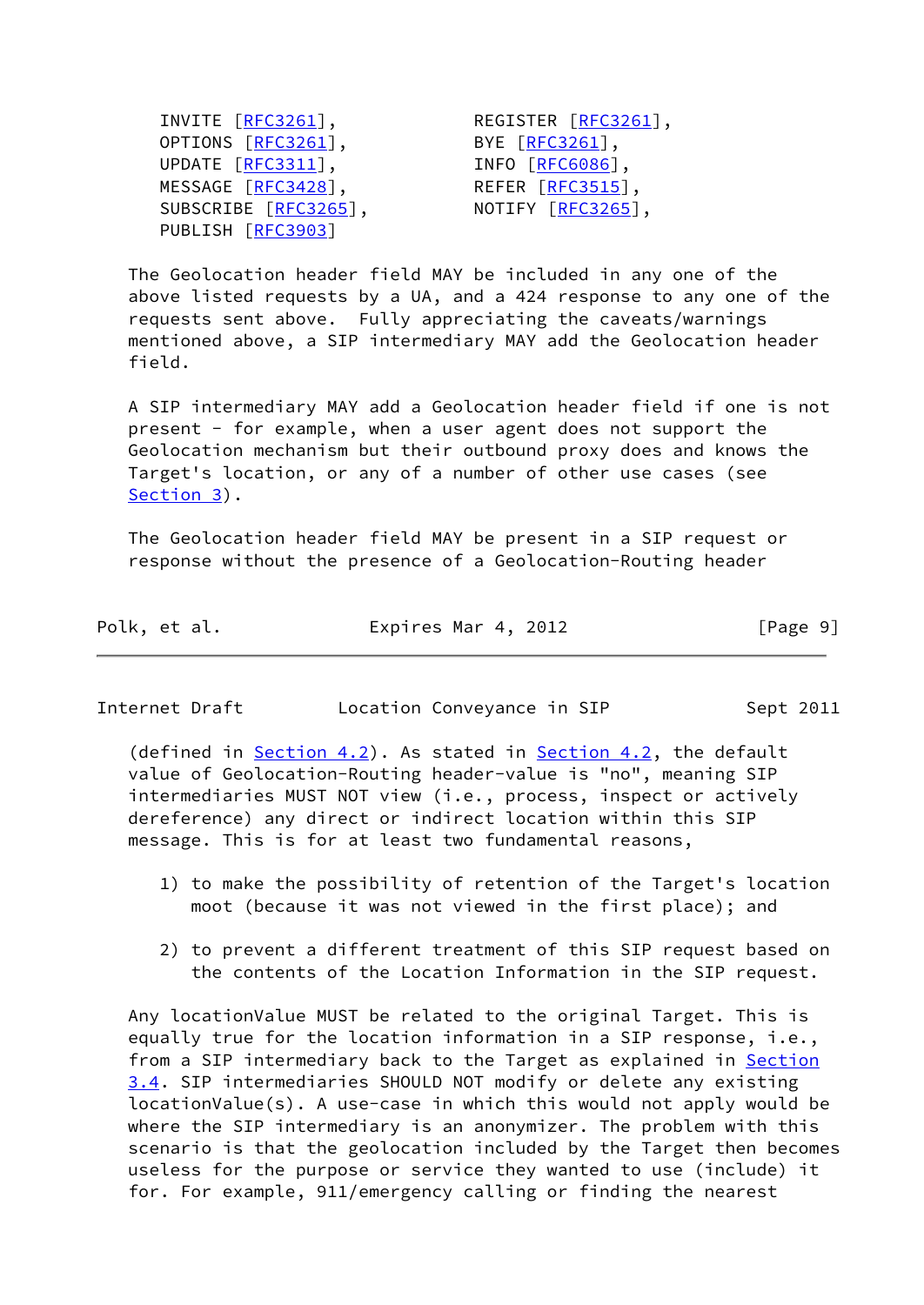(towing company/pizza delivery/dry cleaning) service(s) will not yield intended results if the Location Information were to be modified or deleted from the SIP request.

<span id="page-11-0"></span>[4.2](#page-11-0) The Geolocation-Routing Header Field

 This document defines "Geolocation-Routing" as a new SIP header field registered by IANA, with the following ABNF [[RFC5234](https://datatracker.ietf.org/doc/pdf/rfc5234)]:

 message-header /= Georouting-header ; (message-header from 3261) Georouting-header = "Geolocation-Routing" HCOLON ( "yes" / "no" / generic-value ) generic-value = generic-param; (from [RFC 3261\)](https://datatracker.ietf.org/doc/pdf/rfc3261)

HCOLON is defined in [RFC3261](https://datatracker.ietf.org/doc/pdf/rfc3261) [\[RFC3261](https://datatracker.ietf.org/doc/pdf/rfc3261)].

 The only defined values for the Geolocation-Routing header field are "yes" or "no". When the value is "yes", the locationValue can be used for routing decisions along the downstream signaling path by intermediaries. Values other than "yes" or "no" are permitted for future extensions. Implementations not aware of an extension MUST treat any other received value the same as "no".

 If no Geolocation-Routing header field is present in a SIP request, a SIP intermediary MAY insert this header. Without knowledge from a Rulemaker, the SIP intermediary inserting this header-value SHOULD NOT set the value to "yes", as this may be more permissive than the originating party intends. An easy way around this is to have the Target always insert this header-value as "no".

| Polk, et al. | Expires Mar 4, 2012 | [Page 10] |
|--------------|---------------------|-----------|
|              |                     |           |

<span id="page-11-1"></span>Internet Draft Location Conveyance in SIP Sept 2011

 When this Geolocation-Routing header-value is set to "no", this means no locationValue (inserted by the originating UAC or any intermediary along the signaling path) can be used by any SIP intermediary to make routing decisions. Intermediaries that attempt to use the location information for routing purposes in spite of this counter indication could end up routing the request improperly as a result. [Section 4.4](#page-15-0) describes the details on what a routing intermediary does if it determines it needs to use the location in the SIP request in order to process the message further. The practical implication is that when the Geolocation-Routing header-value is set to "no", if a cid:url is present in the SIP request, intermediaries MUST NOT view the location (because it is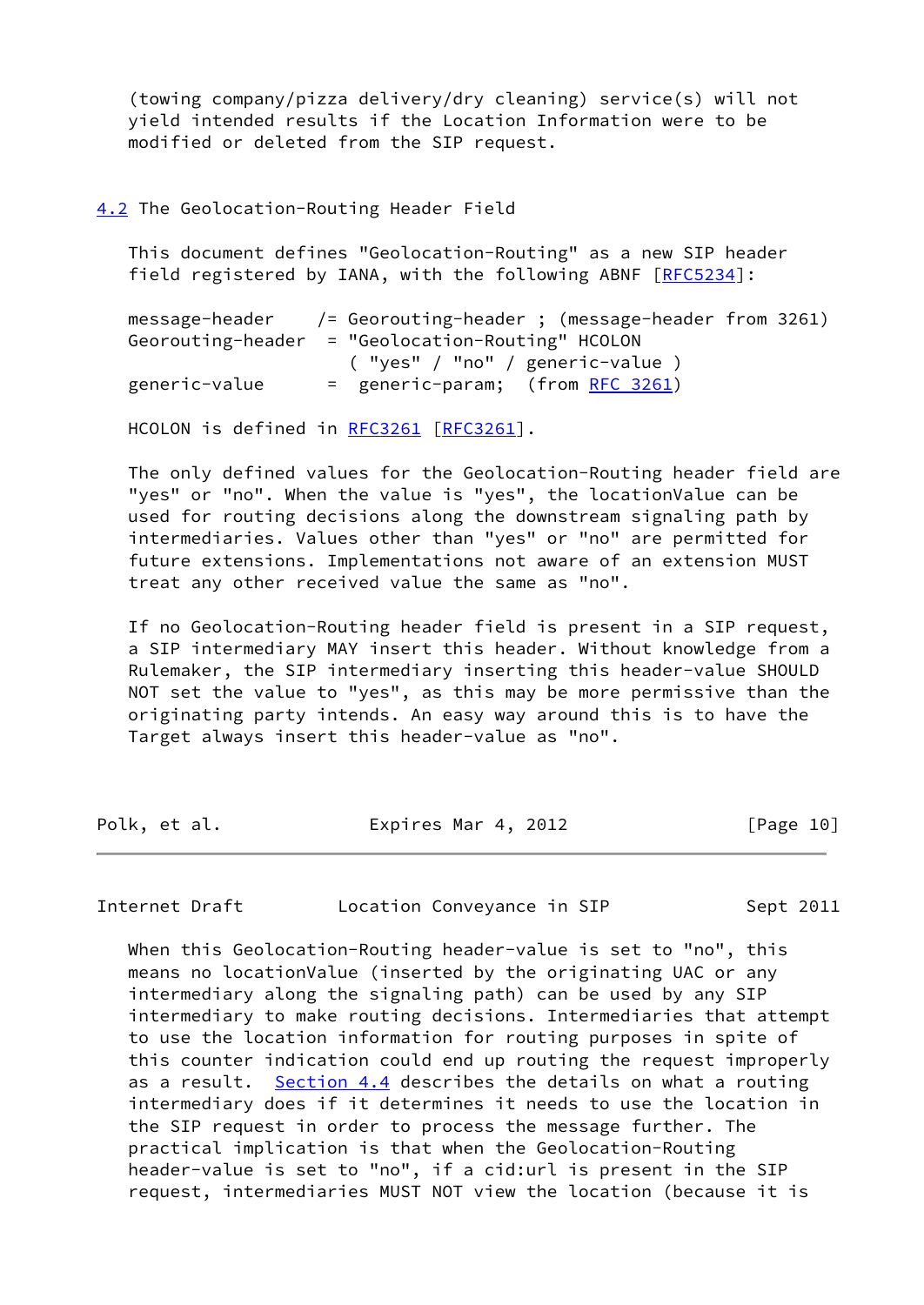not for intermediaries to consider when processing the request), and if a location URI is present, intermediaries MUST NOT dereference it. UAs are allowed to view location in the SIP request even when the Geolocation-Routing header-value is set to "no". An LR MUST by default consider the Geolocation-Routing header-value as set to "no", with no exceptions, unless the header field value is set to "yes".

 A Geolocation-Routing header-value that is set to "no" has no special security properties. It is at most a request for behavior within SIP intermediaries. That said, if the Geolocation-Routing header-value is set to "no", SIP intermediaries are still to process the SIP request and send it further downstream within the signaling path if there are no errors present in this SIP request.

 The Geolocation-Routing header field satisfies the recommendations made in section [3.5 of RFC 5606](https://datatracker.ietf.org/doc/pdf/rfc5606#section-3.5) [\[RFC5606](https://datatracker.ietf.org/doc/pdf/rfc5606)] regarding indication of permission to use location-based routing in SIP.

 SIP implementations are advised to pay special attention to the policy elements for location retransmission and retention described in [RFC 4119.](https://datatracker.ietf.org/doc/pdf/rfc4119)

 The Geolocation-Routing header field cannot appear without a header-value in a SIP request or response (i.e., a null value is not allowed). The absence of a Geolocation-Routing header-value in a SIP request is always the same as the following header field:

Geolocation-Routing: no

 The Geolocation-Routing header field MAY be present without a Geolocation header field in the same SIP request. This concept is further explored in [Section 4.2.1.](#page-12-0)

<span id="page-12-0"></span>[4.2.1](#page-12-0) Explaining Geolocation-Routing header-value States

 The Geolocation header field contains a Target's location, and MUST NOT be present if there is no location information in this SIP request. The location information is contained in one or more

| Polk, et al. | Expires Mar 4, 2012 | [Page 11] |
|--------------|---------------------|-----------|
|--------------|---------------------|-----------|

Internet Draft Location Conveyance in SIP Sept 2011

 locationValues. These locationValues MAY be contained in a single Geolocation header field, or distributed among multiple Geolocation header fields. (See section [7.3.1 of RFC3261.](https://datatracker.ietf.org/doc/pdf/rfc3261#section-7.3.1))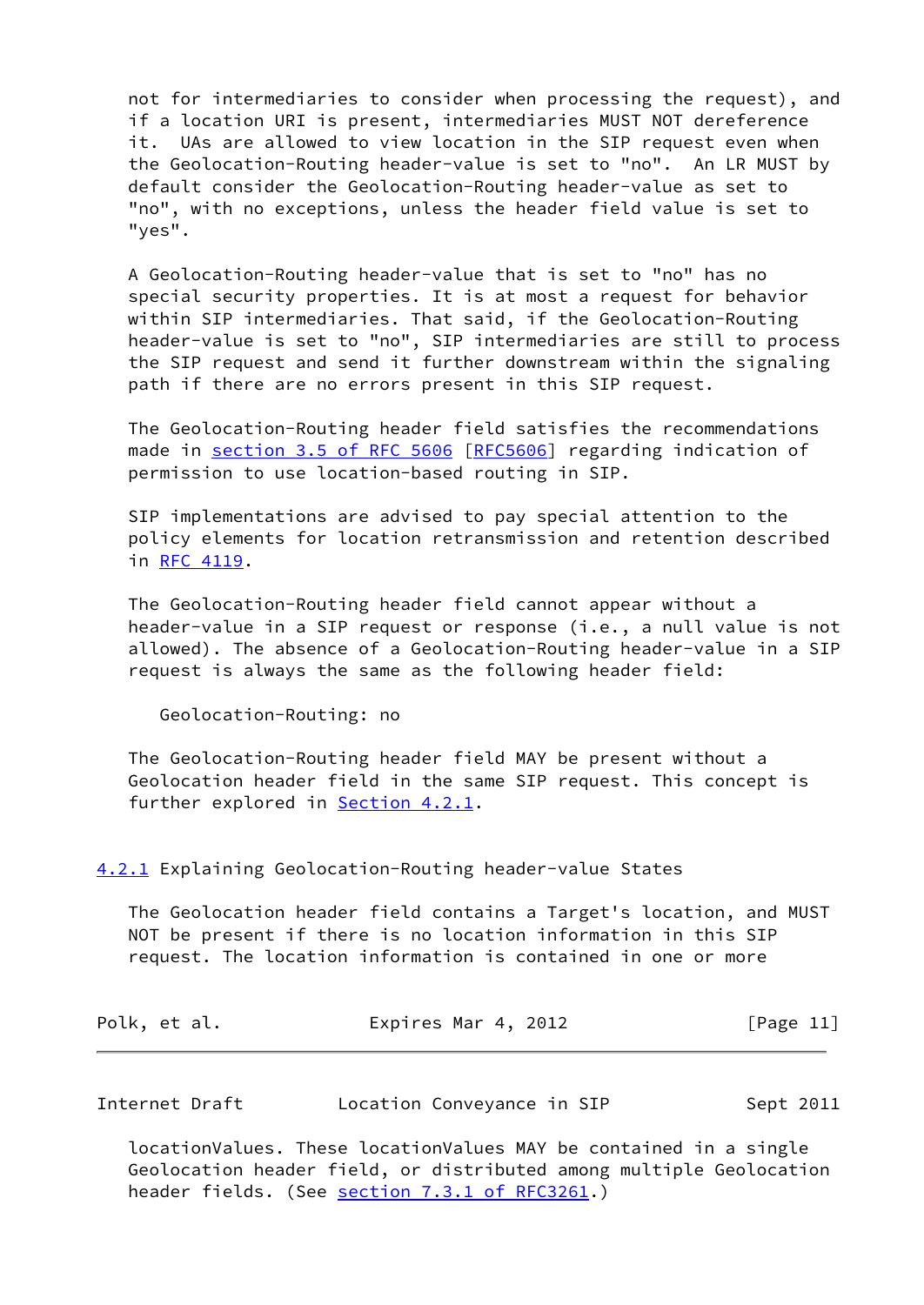The Geolocation-Routing header field indicates whether or not SIP intermediaries can view and then route this SIP request based on the included (directly or indirectly) location information. The Geolocation-Routing header field MUST NOT appear more than once in any SIP request, and MUST NOT lack a header-value. The default or implied policy of a SIP request that does not have a Geolocation-Routing header field is the same as if one were present and the header-value were set to "no".

 There are only 3 possible states regarding the Geolocation-Routing header field

- $-$  "no"
- "yes"
- no header-field present in this SIP request

The expected results in each state are:

| If the Geolocation-Routing | Only possible interpretations:                                                                                                                                                                                                                                     |  |  |
|----------------------------|--------------------------------------------------------------------------------------------------------------------------------------------------------------------------------------------------------------------------------------------------------------------|--|--|
| "no"                       | SIP intermediaries MUST NOT process<br>included geolocation information<br>within this SIP request.                                                                                                                                                                |  |  |
|                            | SIP intermediaries inserting a<br>locationValue into a Geolocation<br>header field (whether adding to an<br>existing header-value or inserting the<br>Geolocation header field for the first<br>time) MUST NOT modify or delete the<br>received "no" header-value. |  |  |
| "yes"                      | SIP intermediaries can process<br>included geolocation information<br>within this SIP request, and can<br>change the policy to "no" for<br>intermediaries further downstream.                                                                                      |  |  |
| Geolocation-Routing absent | If a Geolocation header field exists<br>(meaning a locationValue is already<br>present), a SIP intermediary MUST<br>interpret the lack of a<br>Geolocation-Routing header field as if<br>there were one present and the<br>header-value is set to "no".            |  |  |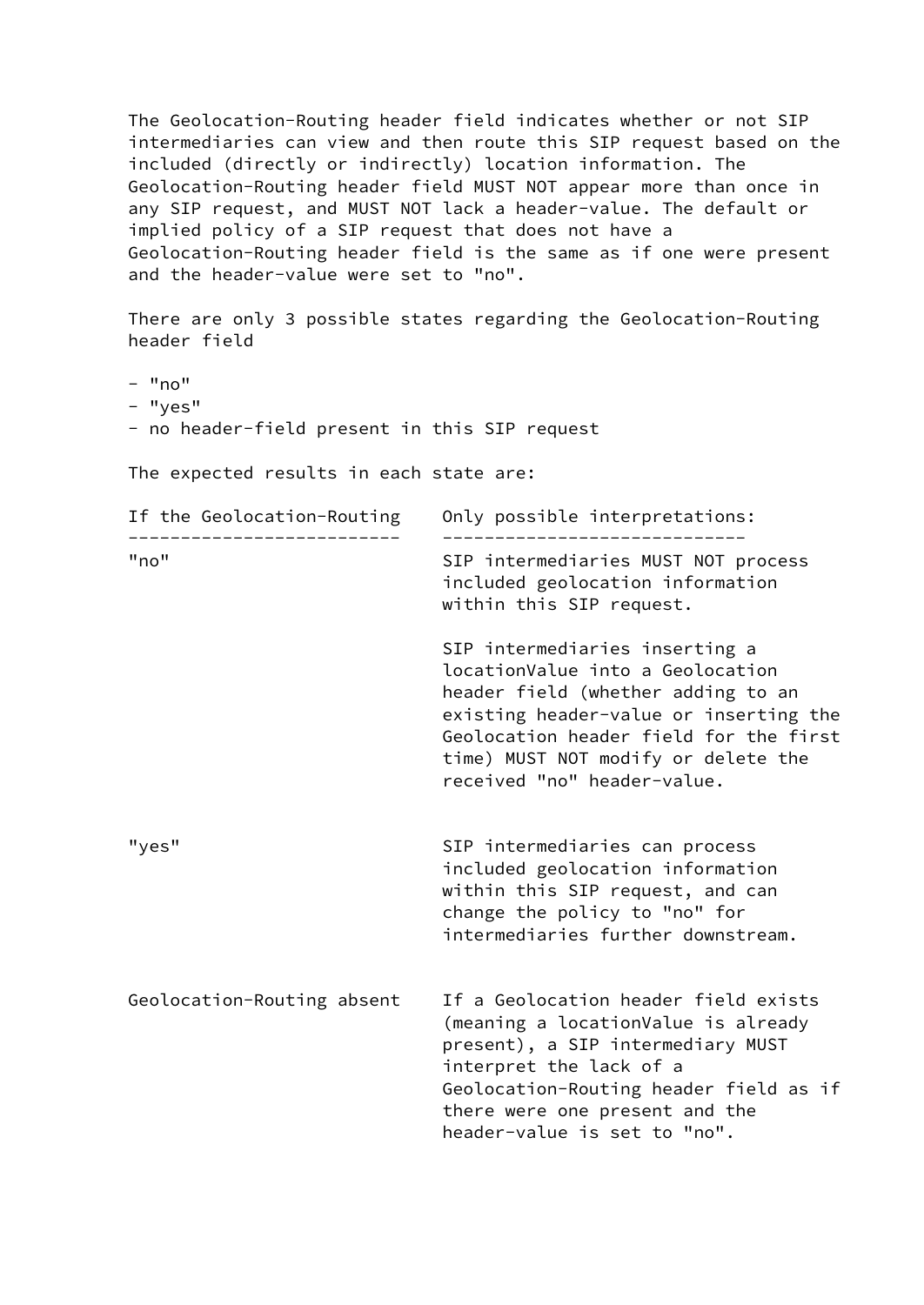<span id="page-14-1"></span>Internet Draft Location Conveyance in SIP Sept 2011

 If there is no Geolocation header field in this SIP request, the default Geolocation-Routing is open and can be set by a SIP intermediary or not at all. The contract of the contract of the contract of the contract of the contract of the contract of the contra

<span id="page-14-0"></span>[4.3](#page-14-0) 424 (Bad Location Information) Response Code

 This SIP extension creates a new location-specific response code, defined as follows,

424 (Bad Location Information)

 The 424 (Bad Location Information) response code is a rejection of the request due to its location contents, indicating location information that was malformed or not satisfactory for the recipient's purpose, or could not be dereferenced.

 A SIP intermediary can also reject a location it receives from a Target when it understands the Target to be in a different location. The proper handling of this scenario, described in **[Section 3.4](#page-7-0)**, is for the SIP intermediary to include the proper location in the 424 Response. This SHOULD be included in the response as a MIME message body (i.e., a location value), rather than as a URI; however, in cases where the intermediary is willing to share location with recipients but not with a user agent, a reference might be necessary.

As mentioned in  $Section 3.4$ , it might be the case that the intermediary does not want to chance providing less accurate location information than the user agent; thus it will compose its understanding of where the user agent is in a separate <geopriv> element of the same PIDF-LO [\[RFC4119](https://datatracker.ietf.org/doc/pdf/rfc4119)] message body in the SIP response (which also contains the Target's version of where it is). Therefore, both locations are included - each with different <method> elements. The proper reaction of the user agent is to generate a new SIP request that includes this composed location object, and send it towards the original LR. SIP intermediaries can verify that subsequent requests properly insert the suggested location information before forwarding said requests.

 SIP intermediaries that are forwarding (as opposed to generating) a 424 response MUST NOT add, modify, or delete any location appearing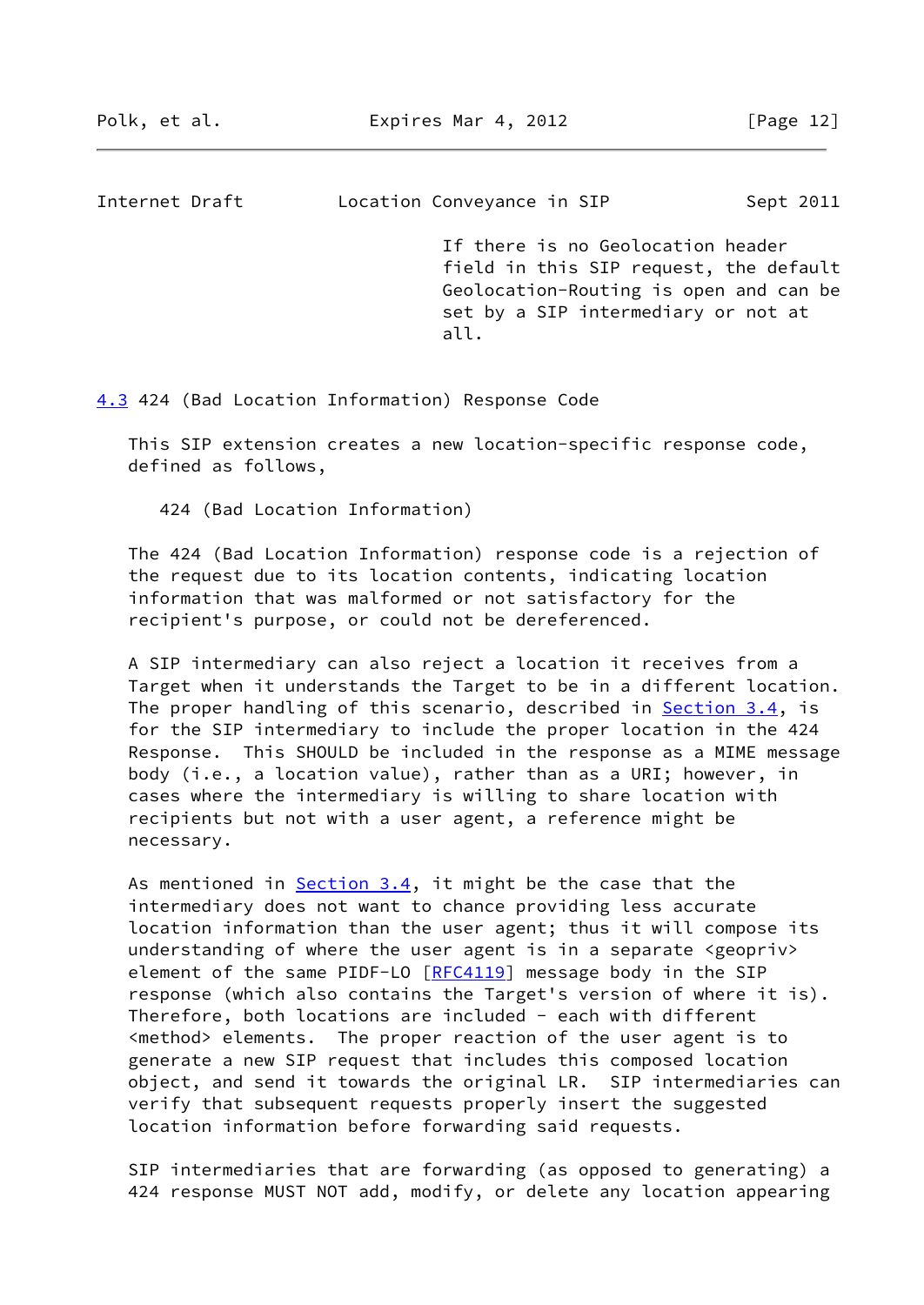in that response. This specifically applies to intermediaries that are between the 424 response generator and the original UAC. Geolocation and Geolocation-Error header fields and PIDF-LO body parts MUST remain unchanged, never added to or deleted.

 [Section 4.4](#page-15-0) describes a Geolocation-Error header field to provide more detail about what was wrong with the location information in the request. This header field MUST be included in the 424 response.

| Polk, et al. | Expires Mar 4, 2012 | [Page 13] |
|--------------|---------------------|-----------|
|--------------|---------------------|-----------|

<span id="page-15-1"></span>

| Internet Draft | Location Conveyance in SIP | Sept 2011 |
|----------------|----------------------------|-----------|
|----------------|----------------------------|-----------|

 It is only appropriate to generate a 424 response when the responding entity needs a locationValue and there are no values in the request that are usable by the responder, or when the responder has additional location information to provide. The latter case is shown in Figure 4 of [section 3.4](#page-7-0). There, a SIP intermediary is informing the upstream UA which location to include in the next SIP request.

 A 424 MUST NOT be sent in response to a request that lacks a Geolocation header entirely, as the user agent in that case may not support this extension at all. If a SIP intermediary inserted a locationValue into a SIP request where one was not previously present, it MUST take any and all responsibility for the corrective action if it receives a 424 to a SIP request it sent.

 A 424 (Bad Location Information) response is a final response within a transaction, and MUST NOT terminate an existing dialog.

## <span id="page-15-0"></span>[4.4](#page-15-0) The Geolocation-Error Header Field

As discussed in [Section 4.3](#page-14-0), more granular error notifications specific to location errors within a received request are required if the location inserting entity is to know what was wrong within the original request. The Geolocation-Error header field is used for this purpose.

 The Geolocation-Error header field is used to convey location-specific errors within a response. The Geolocation-Error header field has the following ABNF [\[RFC5234](https://datatracker.ietf.org/doc/pdf/rfc5234)]:

| message-header | /= Geolocation-Error         |
|----------------|------------------------------|
|                | ; (message-header from 3261) |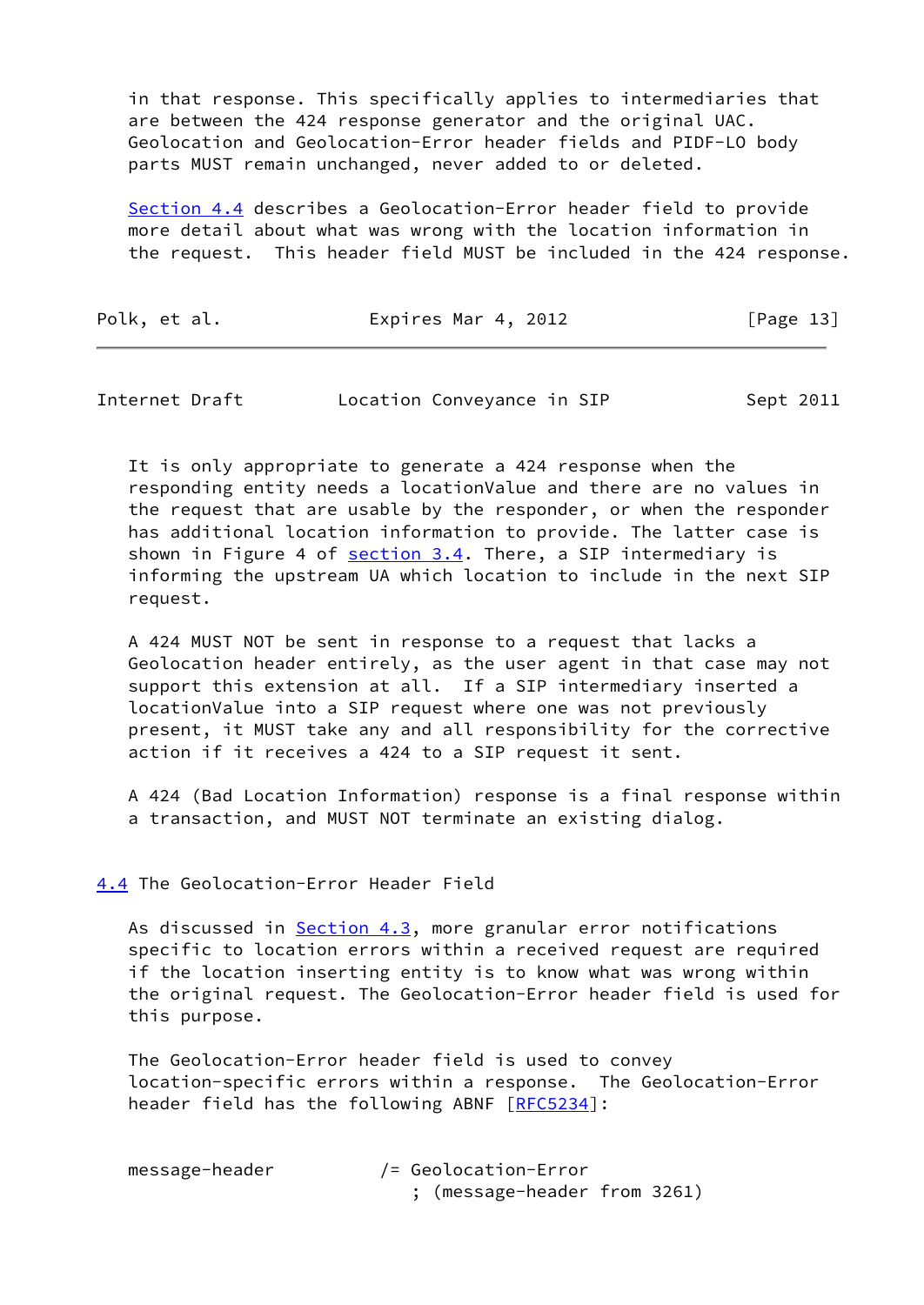| Geolocation-Error     | = "Geolocation-Error" HCOLON                                         |
|-----------------------|----------------------------------------------------------------------|
|                       | locationErrorValue                                                   |
| locationErrorValue    | = location-error-code                                                |
|                       | *(SEMI location-error-params)                                        |
| location-error-code   | $= 1*3DIGIT$                                                         |
| location-error-params | = location-error-code-text                                           |
|                       | / generic-param ; from RFC3261                                       |
|                       | location-error-code-text = "code" EQUAL quoted-string ; from RFC3261 |

HCOLON, SEMI, and EQUAL are defined in [RFC3261](https://datatracker.ietf.org/doc/pdf/rfc3261) [\[RFC3261](https://datatracker.ietf.org/doc/pdf/rfc3261)]. DIGIT is defined in [RFC5234](https://datatracker.ietf.org/doc/pdf/rfc5234) [[RFC5234\]](https://datatracker.ietf.org/doc/pdf/rfc5234).

 The Geolocation-Error header field MUST contain only one locationErrorValue to indicate what was wrong with the locationValue the Location Recipient determined was bad. The locationErrorValue contains a 3-digit error code indicating what was wrong with the

| Polk, et al. | Expires Mar 4, 2012 | [Page 14] |
|--------------|---------------------|-----------|
|--------------|---------------------|-----------|

Internet Draft Location Conveyance in SIP Sept 2011

 location in the request. This error code has a corresponding quoted error text string that is human understandable. The text string is OPTIONAL, but RECOMMENDED for human readability, similar to the string phrase used for SIP response codes. That said, the strings are complete enough for rendering to the user, if so desired. The strings in this document are recommendations, and are not standardized - meaning an operator can change the strings - but MUST NOT change the meaning of the error code. Similar to how [RFC 3261](https://datatracker.ietf.org/doc/pdf/rfc3261) specifies, there MUST NOT be more than one string per error code.

 The Geolocation-Error header field MAY be included in any response to one of the SIP Methods mentioned in [Section 4.1](#page-8-2), so long as a locationValue was in the request part of the same transaction. For example, Alice includes her location in an INVITE to Bob. Bob can accept this INVITE, thus creating a dialog, even though his UA determined the location contained in the INVITE was bad. Bob merely includes a Geolocation-Error header value in the 200 OK to the INVITE informing Alice the INVITE was accepted but the location provided was bad.

 If, on the other hand, Bob cannot accept Alice's INVITE without a suitable location, a 424 (Bad Location Information) is sent. This message flow is shown in Figures 1, 2 or 3 in Sections  $3.1$ ,  $3.2$  and 3.3 respectively.

If Alice is deliberately leaving location information out of the LO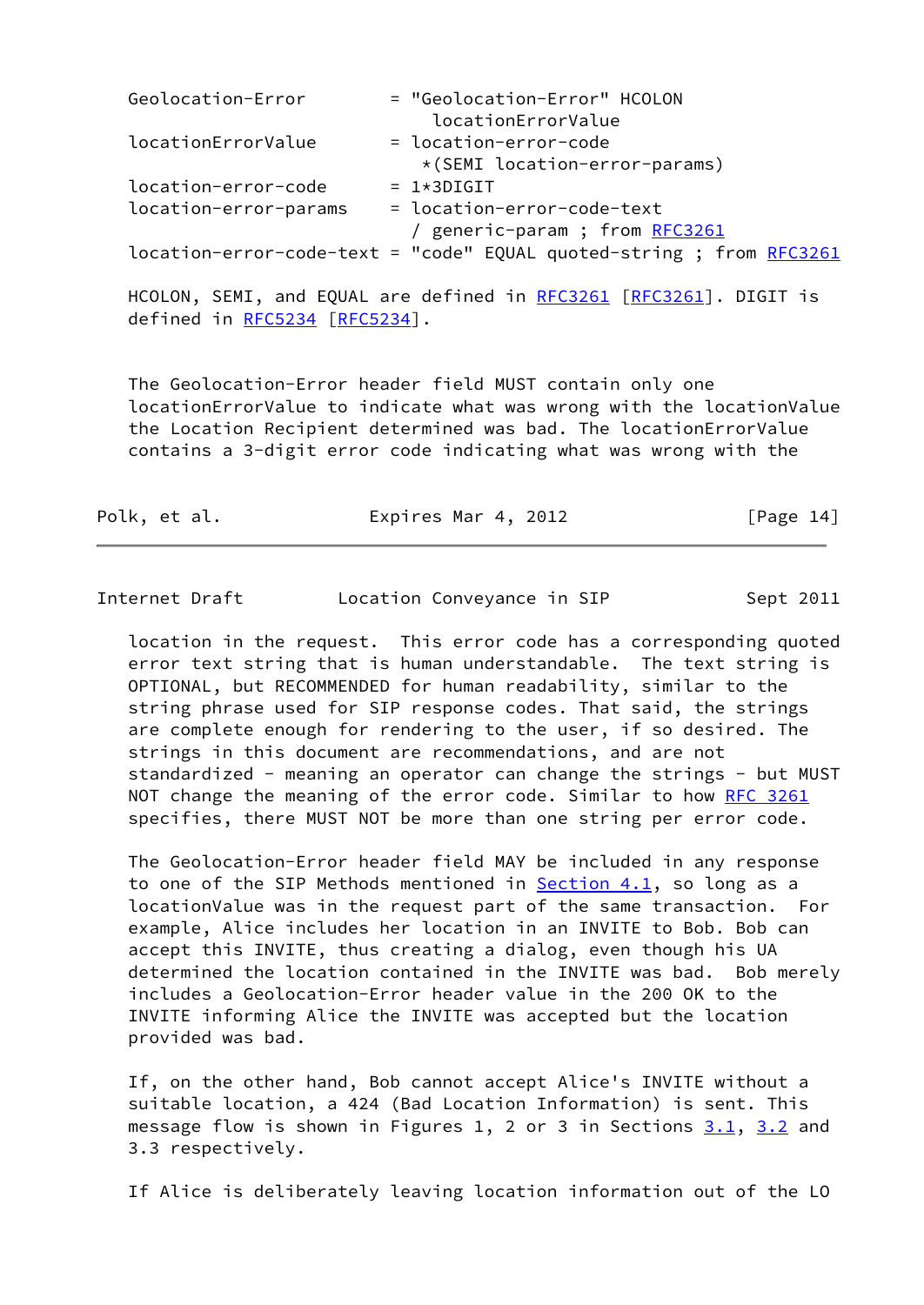because she does not want Bob to have this additional information, implementations should be aware that Bob could error repeatedly in order to receive more location information about Alice in a subsequent SIP request. Implementations MUST be on guard for this, by not allowing continually more information to be revealed unless it is clear that any LR is permitted by Alice to know all that Alice knows about her location. A limit on the number of such rejections to learn more location information SHOULD be configurable, with a RECOMMENDED maximum of 3 times for each related transaction.

 A SIP intermediary that requires Alice's location in order to properly process Alice's INVITE also sends a 424 with a Geolocation-Error code. This message flow is shown in Figure 4 of [Section 3.4](#page-7-0).

 If more than one locationValue is present in a SIP request and at least one locationValue is determined to be valid by the LR, the location in that SIP request MUST be considered good as far as location is concerned, and no Geolocation-Error is to be sent.

 Here is an initial list of location based error code ranges for any SIP response, including provisional responses (other than 100 Trying) and the new 424 (Bad Location Information) response. These error codes are divided into 3 categories, based on how the response receiver should react to these errors. There MUST be no more than one Geolocation-Error code in a SIP response, regardless of how many

| Polk, et al. | Expires Mar 4, 2012 | [Page 15] |
|--------------|---------------------|-----------|
|              |                     |           |

Internet Draft **Location Conveyance in SIP** Sept 2011

 locationValues there are in the correlating SIP request. There is no guidance given in this document as to which locationValue, when more than one was present in the SIP request, is related to the Geolocation-Error code; meaning that, somehow not defined here, the LR just picks one to error.

 o 1XX errors mean the LR cannot process the location within the request

A non-exclusive list of reasons for returning a 1XX is

- the location was not present or could not be found,
- there was not enough location information to determine where the Target was,
- the location information was corrupted or known to be inaccurate,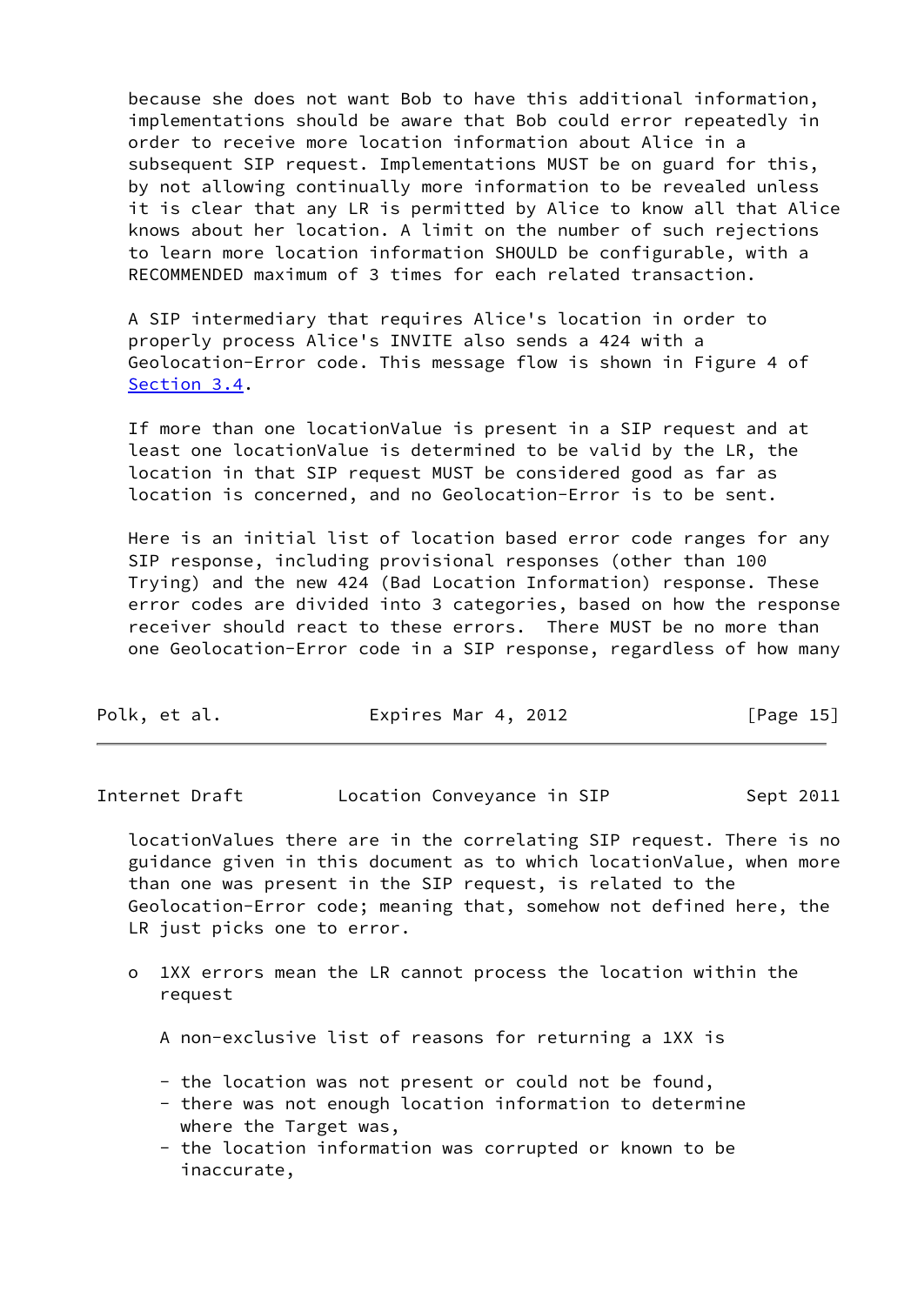- o 2XX errors mean some specific permission is necessary to process the included location information.
- o 3XX errors mean there was trouble dereferencing the Location URI sent.

 Dereference attempts to the same request SHOULD be limited to 10 attempts within a few minutes. This number SHOULD be configurable, but result in a Geolocation-Error: 300 error once reached.

 It should be noted that for non-INVITE transactions, the SIP response will likely be sent before the dereference response has been received. This document does not alter that SIP protocol reality. This means the receiver of any non-INVITE response to a request containing location SHOULD NOT consider a 200 OK to mean the act of dereferencing has concluded and the dereferencer (i.e., the LR) has successfully received and parsed the PIDF-LO for errors and found none. The end of [section 3.2](#page-4-1) discusses how transaction timing considerations lead to this requirement.

 Additionally, if an LR cannot or chooses not to process location from a SIP request, a 500 (Server Internal Error) SHOULD be used with or without a configurable Retry-After header field. There is no special location error code for what already exists within SIP today.

Within each of these ranges, there is a top level error as follows:

Geolocation-Error: 100 ; code="Cannot Process Location"

 Geolocation-Error: 200 ; code="Permission To Use Location Information"

Geolocation-Error: 300 ; code="Dereference Failure"

| Polk, et al. | Expires Mar 4, 2012 |  | [Page 16] |
|--------------|---------------------|--|-----------|
|--------------|---------------------|--|-----------|

<span id="page-18-0"></span>Internet Draft Location Conveyance in SIP Sept 2011

 If an error recipient cannot process a specific error code (such as the 201 or 202 below), perhaps because it does not understand that specific error code, the error recipient SHOULD process the error code as if it originally were a top level error code where the X in X00 matches the specific error code. If the error recipient cannot process a non-100 error code, for whatever reason, then the error code 100 MUST be processed.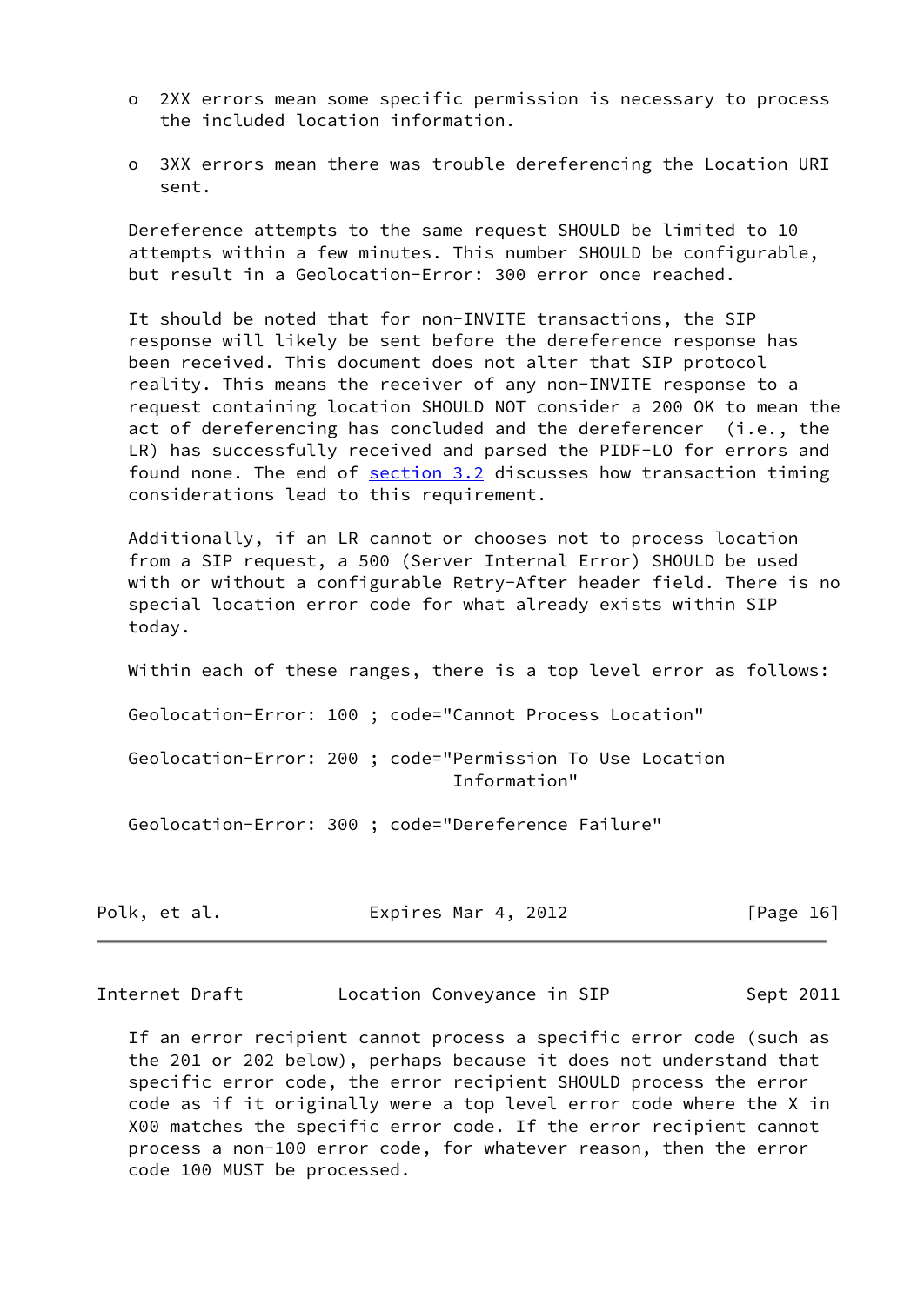There are two specific Geolocation-Error codes necessary to include in this document, both have to do with permissions necessary to process the SIP request; they are

 Geolocation-Error: 201 ; code="Permission To Retransmit Location Information to a Third Party"

 This location error is specific to having the Presence Information Data Format (PIDF-LO) [[RFC4119](https://datatracker.ietf.org/doc/pdf/rfc4119)] <retransmission-allowed> element set to "no". This location error is stating it requires permission (i.e., PIDF-LO <retransmission-allowed> element set to "yes") to process this SIP request further. If the LS sending the location information does not want to give this permission, it will not change this permission in a new request. If the LS wants this message processed with the <retransmission-allowed> element set to "yes" it MUST choose another logical path (if one exists) for this SIP request.

 Geolocation-Error: 202 ; code="Permission to Route based on Location Information"

 This location error is specific to having the Geolocation-Routing header value set to "no". This location error is stating it requires permission (i.e., the Geolocation-Routing header value set to "yes") to process this SIP request further. If the LS sending the location information does not want to give this permission, it will not change this permission in a new request. If the LS wants this message processed with the <retransmission-allowed> element set to "yes" it MUST choose another logical path (if one exists) for this SIP request.

## <span id="page-19-0"></span>[4.5](#page-19-0) Location URIs in Message Bodies

 In the case where an LR sends a 424 response and wishes to communicate suitable location by reference rather than by value, the 424 MUST include a content-indirection body per [RFC 4483](https://datatracker.ietf.org/doc/pdf/rfc4483).

<span id="page-19-1"></span>[4.6](#page-19-1) Location Profile Negotiation

The following is part of the discussion started in **Section 3**, Figure 2, which introduced the concept of sending location indirectly.

| Polk, et al. | Expires Mar 4, 2012 | [Page 17] |
|--------------|---------------------|-----------|
|              |                     |           |

<span id="page-19-2"></span>

| Internet Draft |  |
|----------------|--|
|----------------|--|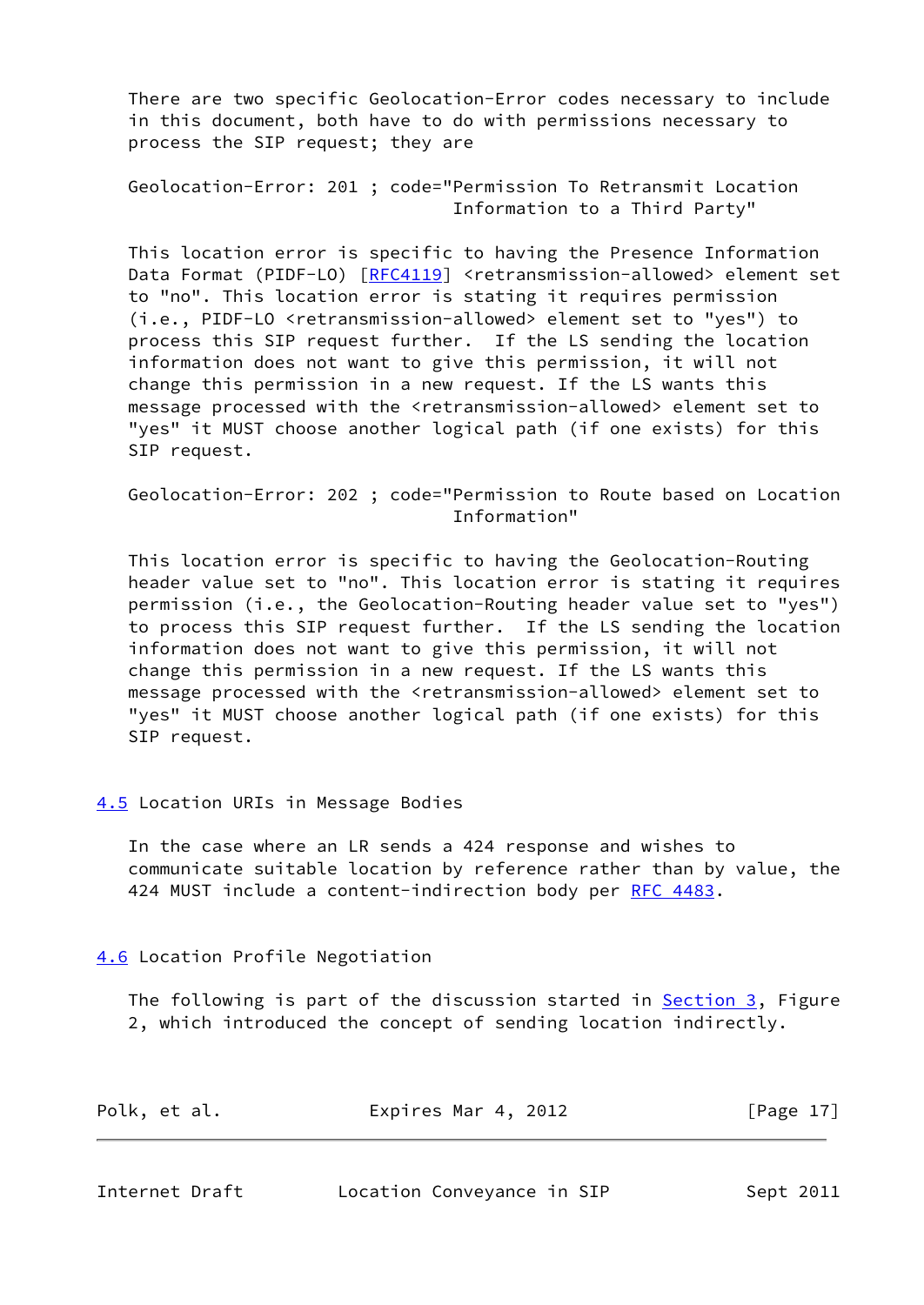If a location URI is included in a SIP request, the sending user agent MUST also include a Supported header field indicating which location profiles it supports. Two option tags for location profiles are defined by this document: "geolocation-sip" and "geolocation-http". Future specifications MAY define further location profiles per the IANA policy described in [Section 8.3](#page-28-0).

 The "geolocation-sip" option tag signals support for acquiring location information via the presence event package of SIP ([\[RFC3856](https://datatracker.ietf.org/doc/pdf/rfc3856)]). A location recipient who supports this option can send a SUBSCRIBE request and parse a resulting NOTIFY containing a PIDF-LO object. The URI schemes supported by this option include "sip", "sips" and "pres".

 The "geolocation-http" option tag signals support for acquiring location information via an HTTP ([[RFC2616](https://datatracker.ietf.org/doc/pdf/rfc2616)]). A location recipient who supports this option can request location with an HTTP GET and parse a resulting 200 response containing a PIDF-LO object. The URI schemes supported by this option include "http" and "https". A failure to parse the 200 response, for whatever reason, will return a "Dereference Failure" indication to the original location sending user agent to inform it that location was not delivered as intended.

 If the location URI receiver does not understand the URI scheme sent to it, it will return an Unsupported header value of the option-tag from the SIP request, and include the option-tag of the preferred URI scheme in the response's Supported header field.

See [\[ID-GEO-FILTERS](#page-32-2)] or [\[ID-HELD-DEREF](#page-32-3)] for more details on dereferencing location information.

### <span id="page-20-0"></span>[5](#page-20-0). Geolocation Examples

<span id="page-20-1"></span>[5.1](#page-20-1) Location-by-value (in Coordinate Format)

 This example shows an INVITE message with a coordinate location. In this example, the SIP request uses a sips-URI [[RFC3261](https://datatracker.ietf.org/doc/pdf/rfc3261)], meaning this message is protected using TLS on a hop-by-hop basis.

 INVITE sips:bob@biloxi.example.com SIP/2.0 Via: SIPS/2.0/TLS pc33.atlanta.example.com;branch=z9hG4bK74bf9 Max-Forwards: 70 To: Bob <sips:bob@biloxi.example.com> From: Alice <sips:alice@atlanta.example.com>;tag=9fxced76sl Call-ID: 3848276298220188511@atlanta.example.com Geolocation: <cid:target123@atlanta.example.com> Geolocation-Routing: no Accept: application/sdp, application/pidf+xml CSeq: 31862 INVITE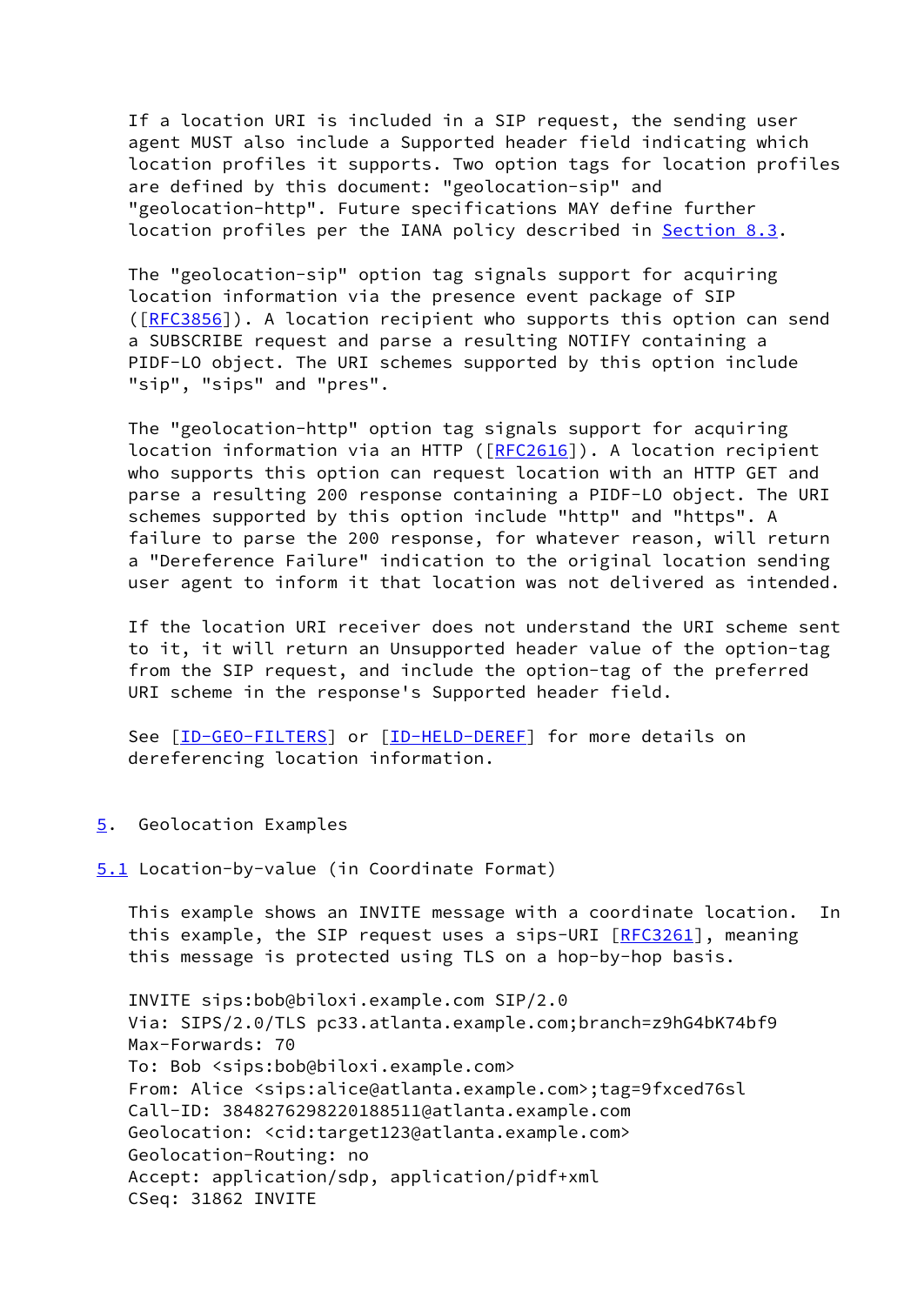Contact: <sips:alice@atlanta.example.com> Content-Type: multipart/mixed; boundary=boundary1

| Polk, et al.                                                                                                                                                                                                                          | Expires Mar 4, 2012                                                                                                                                                                                                                                                                                                                                                                                                                                                                                                                                                                                                                                                                                                                                                                                                                                                                                                                                           | [Page 18] |
|---------------------------------------------------------------------------------------------------------------------------------------------------------------------------------------------------------------------------------------|---------------------------------------------------------------------------------------------------------------------------------------------------------------------------------------------------------------------------------------------------------------------------------------------------------------------------------------------------------------------------------------------------------------------------------------------------------------------------------------------------------------------------------------------------------------------------------------------------------------------------------------------------------------------------------------------------------------------------------------------------------------------------------------------------------------------------------------------------------------------------------------------------------------------------------------------------------------|-----------|
| Internet Draft                                                                                                                                                                                                                        | Location Conveyance in SIP                                                                                                                                                                                                                                                                                                                                                                                                                                                                                                                                                                                                                                                                                                                                                                                                                                                                                                                                    | Sept 2011 |
| Content-Length:                                                                                                                                                                                                                       |                                                                                                                                                                                                                                                                                                                                                                                                                                                                                                                                                                                                                                                                                                                                                                                                                                                                                                                                                               |           |
| --boundary1                                                                                                                                                                                                                           |                                                                                                                                                                                                                                                                                                                                                                                                                                                                                                                                                                                                                                                                                                                                                                                                                                                                                                                                                               |           |
| Content-Type: application/sdp                                                                                                                                                                                                         |                                                                                                                                                                                                                                                                                                                                                                                                                                                                                                                                                                                                                                                                                                                                                                                                                                                                                                                                                               |           |
| $\ldots$ SDP goes here                                                                                                                                                                                                                |                                                                                                                                                                                                                                                                                                                                                                                                                                                                                                                                                                                                                                                                                                                                                                                                                                                                                                                                                               |           |
| --boundary1                                                                                                                                                                                                                           |                                                                                                                                                                                                                                                                                                                                                                                                                                                                                                                                                                                                                                                                                                                                                                                                                                                                                                                                                               |           |
| Content-Type: application/pidf+xml<br><presence<br><gp:geopriv><br/><gp:location-info><br/><gml:location><br/></gml:location><br/></gp:location-info><br/><gp:usage-rules><br/></gp:usage-rules><br/></gp:geopriv><br/></presence<br> | Content-ID: <target123@atlanta.example.com><br/><?xml version="1.0" encoding="UTF-8"?><br/>xmlns="urn:ietf:params:xml:ns:pidf"<br/>xmlns:gp="urn:ietf:params:xml:ns:pidf:geopriv10"<br/>xmlns:gbp="urn:ietf:params:xml:ns:pidf:geopriv10:basicPolicy"<br/>xmlns:cl="urn:ietf:params:xml:ns:pidf:geopriv10:civicAddr"<br/>xmlns:gml="http://www.opengis.net/gml"<br/>xmlns:dm="urn:ietf:params:xml:ns:pidf:data-model"<br/>entity="pres:alice@atlanta.example.com"&gt;<br/><dm:device id="target123-1"><br/><gml:point srsname="urn:ogc:def:crs:EPSG::4326"><br/><gml:pos>32.86726 -97.16054</gml:pos><br/></gml:point><br/><gbp:retransmission-allowed>false<br/></gbp:retransmission-allowed><br/><gbp:retention-expiry>2010-11-14T20:00:00Z<br/></gbp:retention-expiry><br/><gp:method>802.11</gp:method><br/><dm:deviceid>mac:1234567890ab</dm:deviceid><br/><dm:timestamp>2010-11-04T20:57:29Z</dm:timestamp></dm:device></target123@atlanta.example.com> |           |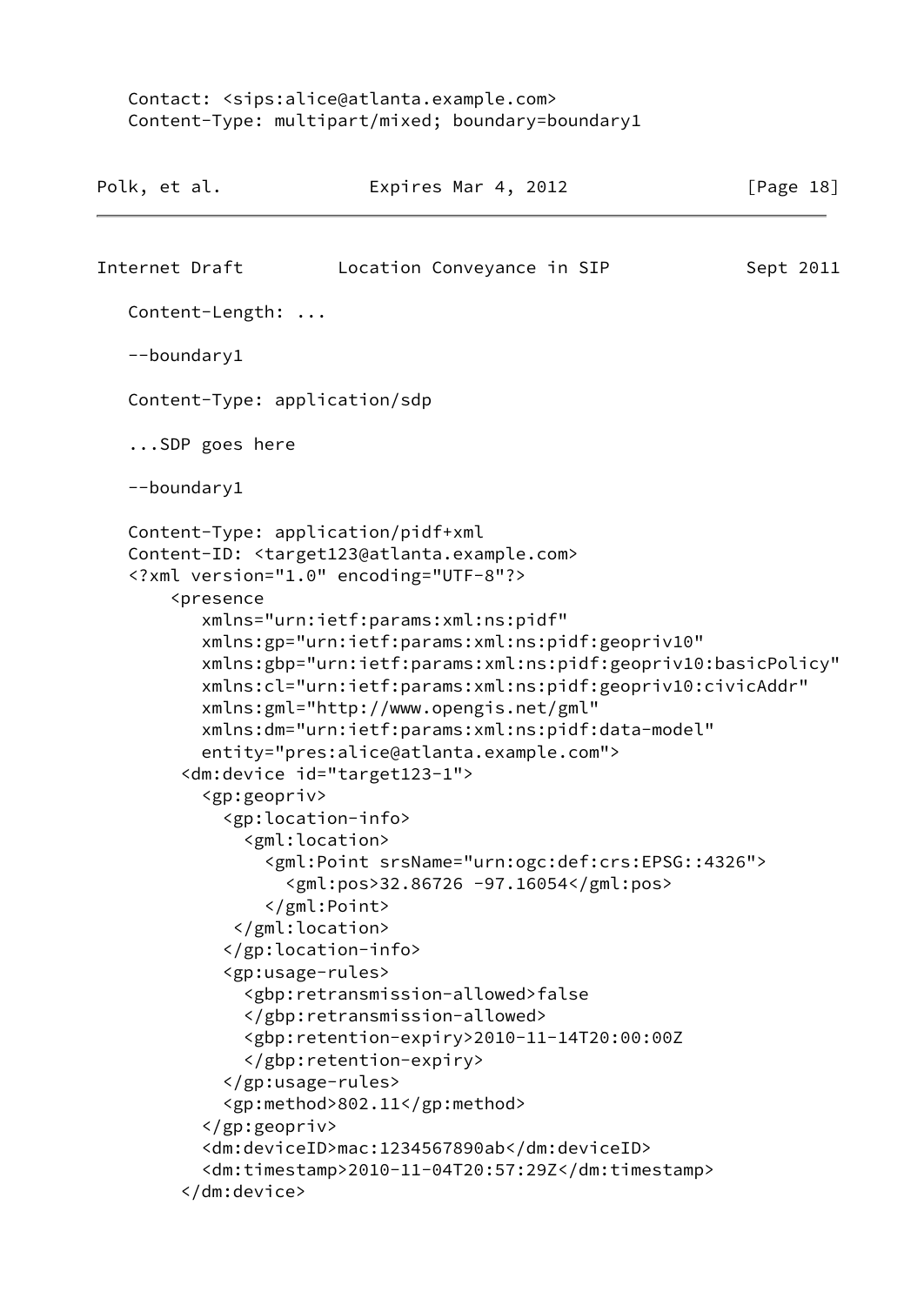</presence> --boundary1-- The Geolocation header field from the above INVITE: Geolocation: <cid:target123@atlanta.example.com> ... indicates the content-ID location [[RFC2392](https://datatracker.ietf.org/doc/pdf/rfc2392)] within the multipart message body of where location information is. The other message body part is SDP. The "cid:" eases message body parsing and disambiguates multiple parts of the same type. Polk, et al. Expires Mar 4, 2012 [Page 19] Internet Draft Location Conveyance in SIP Sept 2011

 If the Geolocation header field did not contain a "cid:" scheme, for example, it could look like this location URI:

Geolocation: <sips:target123@server5.atlanta.example.com>

 ... the existence of a non-"cid:" scheme indicates this is a location URI, to be dereferenced to learn the Target's location. Any node wanting to know where the target is located would subscribe to the SIP presence event package [\[RFC3856](https://datatracker.ietf.org/doc/pdf/rfc3856)] at

sips:target123@server5.atlanta.example.com

(see Figure 2 in [Section 3.2](#page-4-1) for this message flow).

<span id="page-22-0"></span>[5.2](#page-22-0) Two Locations Composed in Same Location Object Example

 This example shows the INVITE message after a SIP intermediary rejected the original INVITE (say, the one in  $section 5.1$ ). This INVITE contains the composed LO sent by the SIP intermediary which includes where the intermediary understands Alice to be. The rules of [RFC 5491 \[RFC5491](https://datatracker.ietf.org/doc/pdf/rfc5491)] are followed in this construction.

 This example is here, but ought not be taken as occurring very often. In fact, this example is believed to be a corner case of location conveyance applicability.

 INVITE sips:bob@biloxi.example.com SIP/2.0 Via: SIPS/2.0/TLS pc33.atlanta.example.com;branch=z9hG4bK74bf0 Max-Forwards: 70 To: Bob <sips:bob@biloxi.example.com>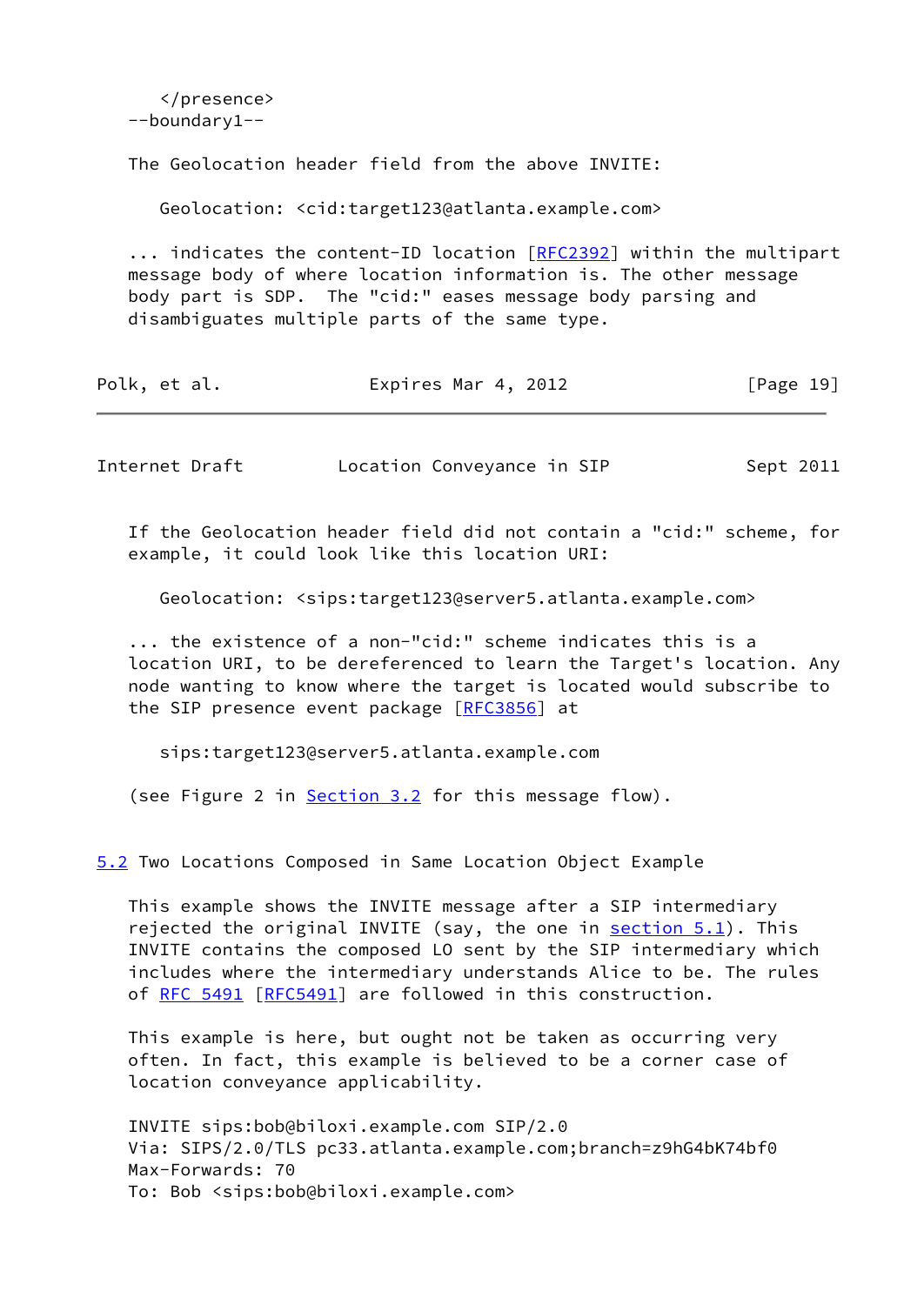From: Alice <sips:alice@atlanta.example.com>;tag=9fxced76sl Call-ID: 3848276298220188512@atlanta.example.com Geolocation: <cid:target123@atlanta.example.com> Geolocation-Routing: no Accept: application/sdp, application/pidf+xml CSeq: 31863 INVITE Contact: <sips:alice@atlanta.example.com> Content-Type: multipart/mixed; boundary=boundary1 Content-Length: ... --boundary1 Content-Type: application/sdp ...SDP goes here --boundary1 Content-Type: application/pidf+xml Content-ID: <target123@atlanta.example.com> Polk, et al. **Expires Mar 4, 2012** [Page 20] Internet Draft **Location Conveyance in SIP** Sept 2011 <?xml version="1.0" encoding="UTF-8"?> <presence xmlns="urn:ietf:params:xml:ns:pidf" xmlns:gp="urn:ietf:params:xml:ns:pidf:geopriv10" xmlns:gbp="urn:ietf:params:xml:ns:pidf:geopriv10:basicPolicy" xmlns:dm="urn:ietf:params:xml:ns:pidf:data-model" xmlns:cl="urn:ietf:params:xml:ns:pidf:geopriv10:civicAddr" xmlns:gml="http://www.opengis.net/gml" entity="pres:alice@atlanta.example.com"> <dm:device id="target123-1"> <gp:geopriv> <gp:location-info> <gml:location> <gml:Point srsName="urn:ogc:def:crs:EPSG::4326"> <gml:pos>32.86726 -97.16054</gml:pos> </gml:Point> </gml:location> </gp:location-info> <gp:usage-rules> <gbp:retransmission-allowed>false </gbp:retransmission-allowed> <gbp:retention-expiry>2010-11-14T20:00:00Z </gbp:retention-expiry>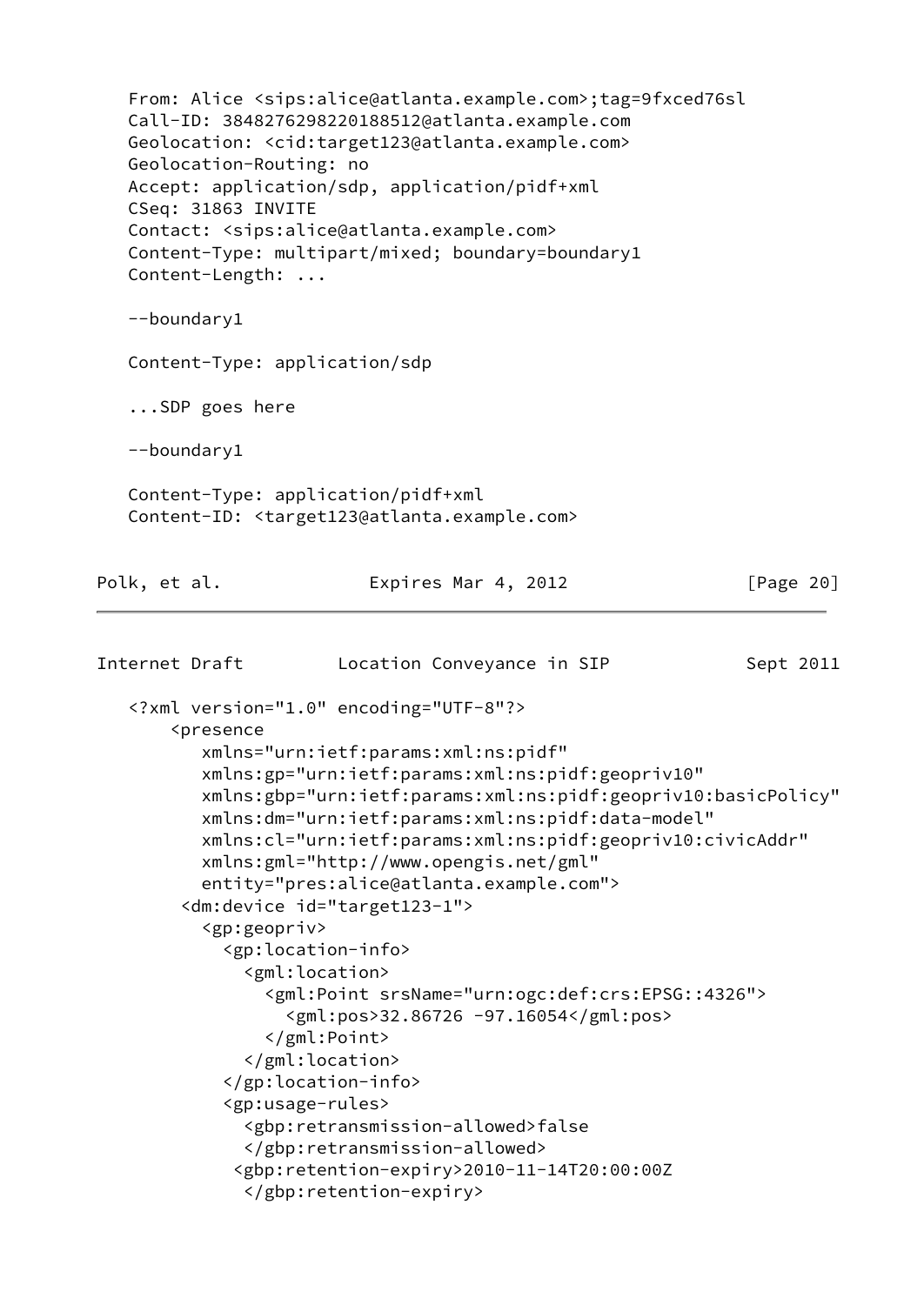```
 </gp:usage-rules>
     <gp:method>802.11</gp:method>
   </gp:geopriv>
   <dm:deviceID>mac:1234567890ab</dm:deviceID>
   <dm:timestamp>2010-11-04T20:57:29Z</dm:timestamp>
 </dm:device>
 <dm:person id="target123">
   <gp:geopriv>
     <gp:location-info>
       <cl:civicAddress>
         <cl:country>US</cl:country>
         <cl:A1>Texas</cl:A1>
         <cl:A3>Colleyville</cl:A3>
         <cl:RD>Treemont</cl:RD>
         <cl:STS>Circle</cl:STS>
         <cl:HNO>3913</cl:HNO>
         <cl:FLR>1</cl:FLR>
         <cl:NAM>Haley's Place</cl:NAM>
         <cl:PC>76034</cl:PC>
       </cl:civicAddress>
     </gp:location-info>
     <gp:usage-rules>
       <gbp:retransmission-allowed>false
       </gbp:retransmission-allowed>
       <gbp:retention-expiry>2010-11-14T20:00:00Z
       </gbp:retention-expiry>
     </gp:usage-rules>
     <gp:method>triangulation</gp:method>
   </gp:geopriv>
```
<span id="page-24-1"></span>

| Polk, et al.   |                   | Expires Mar 4, 2012                               | [Page $21$ ] |
|----------------|-------------------|---------------------------------------------------|--------------|
|                |                   |                                                   |              |
| Internet Draft |                   | Location Conveyance in SIP                        | Sept 2011    |
|                |                   | <dm:timestamp>2010-11-04T12:28:04Z</dm:timestamp> |              |
|                |                   |                                                   |              |
|                |                   |                                                   |              |
|                | $-$ boundary1 $-$ |                                                   |              |

# <span id="page-24-0"></span>[6](#page-24-0). Geopriv Privacy Considerations

 Location information is considered by most to be highly sensitive information, requiring protection from eavesdropping and altering in transit. [[RFC3693](https://datatracker.ietf.org/doc/pdf/rfc3693)] originally articulated rules to be followed by any protocol wishing to be considered a "Using Protocol", specifying how a transport protocol meets those rules. [\[RFC6280](https://datatracker.ietf.org/doc/pdf/rfc6280)] updates the guidance in [RFC3693](https://datatracker.ietf.org/doc/pdf/rfc3693) to include subsequently introduced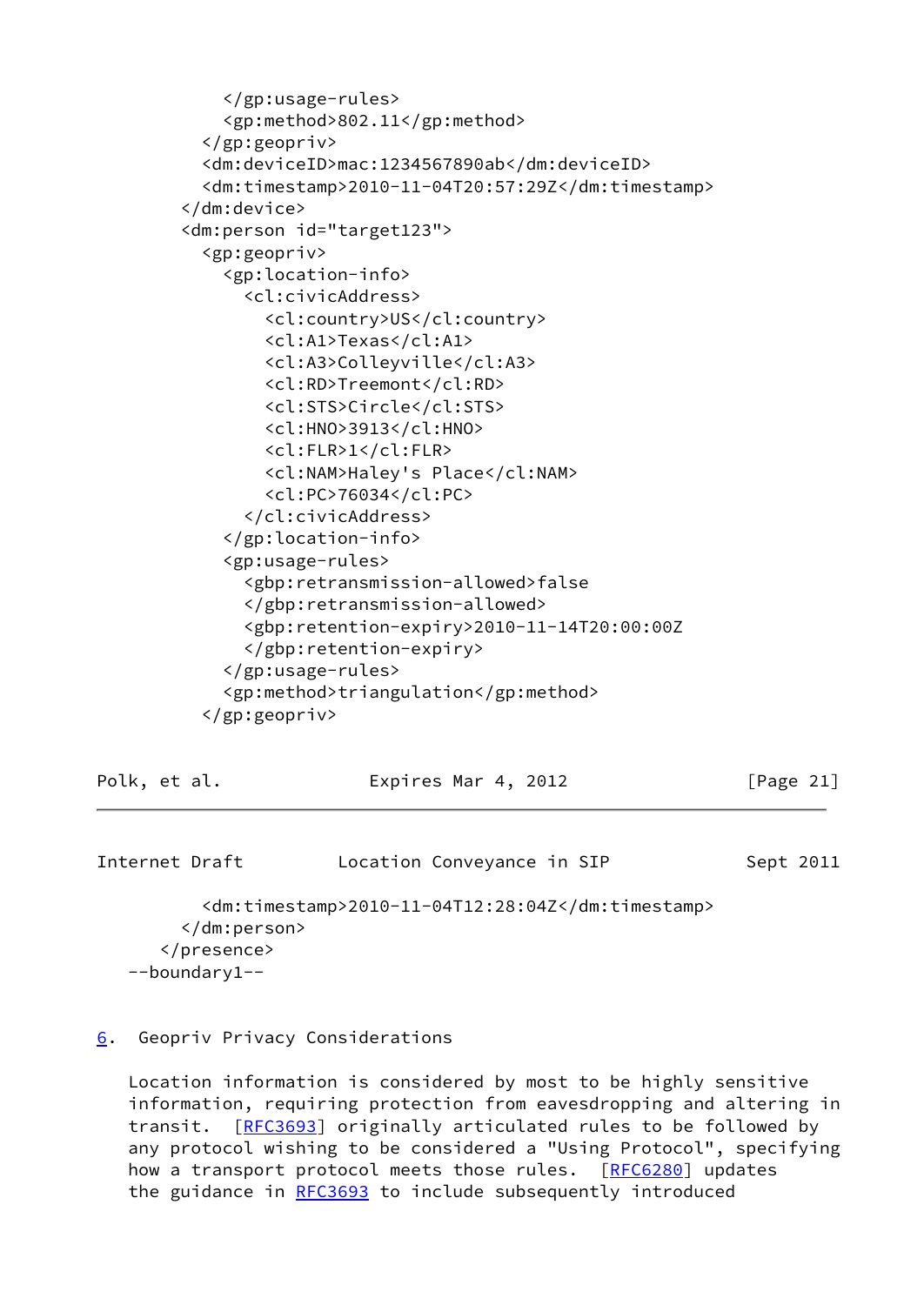entities and concepts in the geolocation architecture.

 [RFC5606](https://datatracker.ietf.org/doc/pdf/rfc5606) explores the difficulties inherent in mapping the GEOPRIV architecture onto SIP elements. In particular, the difficulties of defining and identifying recipients of location information are given in that document, along with guidance in **Section 3.3.2** on the use of location by-reference mechanisms to preserve confidentiality of location information from unauthorized recipients.

 In a SIP deployment, location information may be added by any of several elements, including the originating user agent or a proxy server. In all cases, the Rule Maker associated with that location information decides which entity adds location information and what access control rules apply. For example, a SIP user agent that does not support the Geolocation header may rely on a proxy server under the direction of the Rule Maker adding a Geolocation header with a reference to location information. The manner in which the Rule Maker operates on these devices is outside the scope of this document.

 The manner in which SIP implementations honor the Rule Maker's stipulations for access control rules (including retention and retransmission) is application-specific and not within the scope of SIP protocol operations. Entities in SIP networks that fulfill the architectural roles of the Location Server or Location Recipient treat the privacy rules associated with location information per the guidance in [\[RFC6280\] section](https://datatracker.ietf.org/doc/pdf/rfc6280#section-4.2.1) 4.2.1. In particular, [RFC4119](https://datatracker.ietf.org/doc/pdf/rfc4119) (especially 2.2.2) gives guidance for handling access control rules; SIP implementations should furthermore consult the emendations in [RFC5606](https://datatracker.ietf.org/doc/pdf/rfc5606).

<span id="page-25-0"></span>[7](#page-25-0). Security Considerations

 Conveyance of physical location of a UA raises privacy concerns, and depending on use, there probably will be authentication and integrity concerns. This document calls for conveyance to be accomplished through secure mechanisms, like S/MIME encrypting

| Polk, et al. | Expires Mar 4, 2012 | [Page 22] |
|--------------|---------------------|-----------|
|              |                     |           |

| Internet Draft |  | Location Conveyance in SIP | Sept 2011 |
|----------------|--|----------------------------|-----------|
|----------------|--|----------------------------|-----------|

 message bodies (although this is not widely deployed), TLS protecting the overall signaling or conveyance location by-reference and requiring all entities that dereference location to authenticate themselves. In location-based routing cases, encrypting the location payload with an end-to-end mechanism such as S/MIME is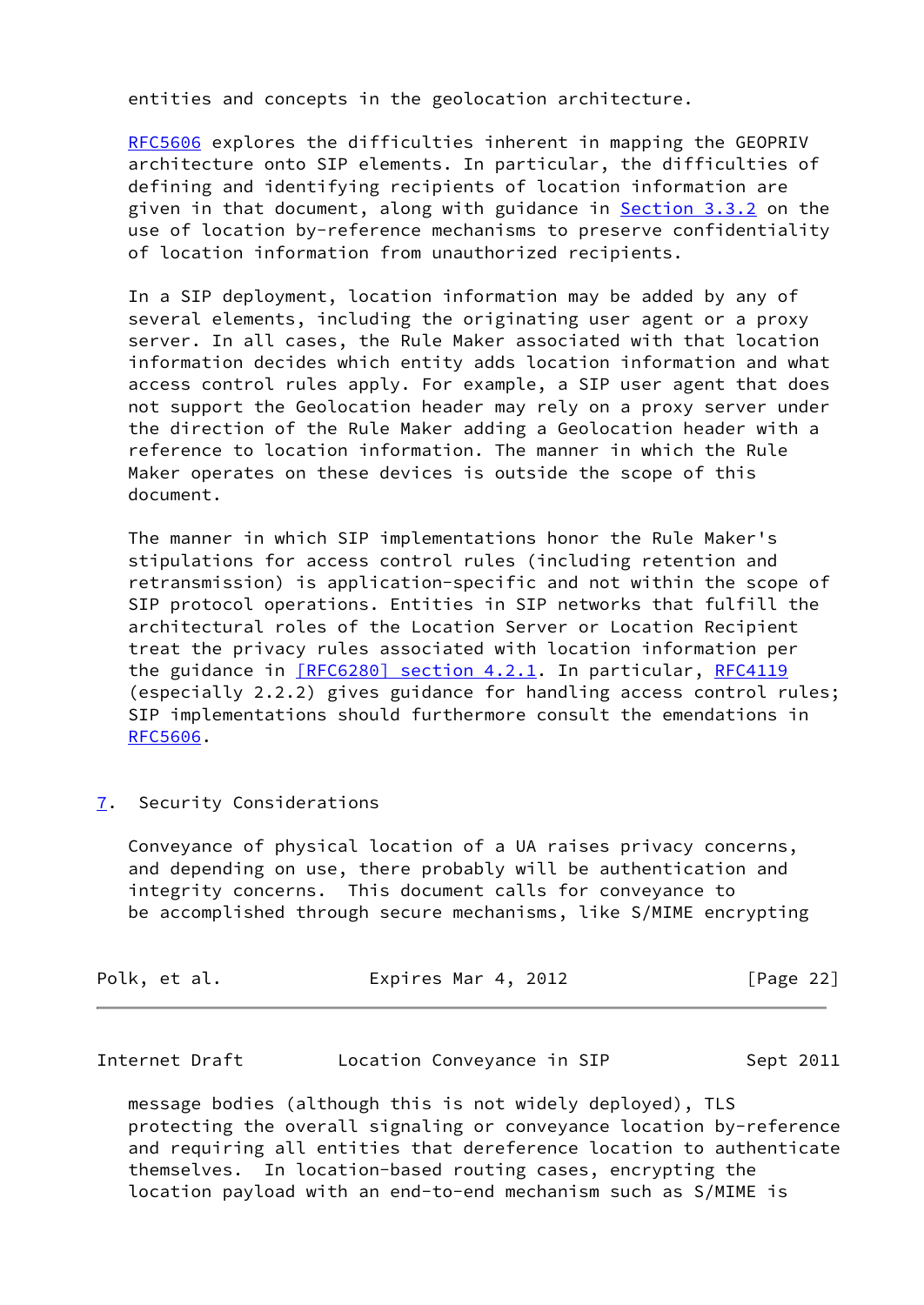problematic, because one or more proxies on the path need the ability to read the location information to retarget the message to the appropriate new destination UAS. Data can only be encrypted to a particular, anticipated target, and thus if multiple recipients need to inspect a piece of data, and those recipients cannot be predicted by the sender of data, encryption is not a very feasible choice. Securing the location hop-by-hop, using TLS, protects the message from eavesdropping and modification in transit, but exposes the information to all proxies on the path as well as the endpoint. In most cases, the UA has no trust relationship with the proxy or proxies providing location-based routing services, so such end-to-middle solutions might not be appropriate either.

 When location information is conveyed by reference, however, one can properly authenticate and authorize each entity that wishes to inspect location information. This does not require that the sender of data anticipate who will receive data, and it does permit multiple entities to receive it securely, but it does not however obviate the need for pre-association between the sender of data and any prospective recipients. Obviously, in some contexts this pre-association cannot be presumed; when it is not, effectively unauthenticated access to location information must be permitted. In this case, choosing pseudo-random URIs for location by-reference, coupled with path encryption like SIPS, can help to ensure that only entities on the SIP signaling path learn the URI, and thus restores rough parity with sending location by-value.

 Location information is especially sensitive when the identity of its Target is obvious. Note that there is the ability, according to [\[RFC3693](https://datatracker.ietf.org/doc/pdf/rfc3693)] to have an anonymous identity for the Target's location. This is accomplished by use of an unlinkable pseudonym in the "entity=" attribute of the <presence> element [\[RFC4479](https://datatracker.ietf.org/doc/pdf/rfc4479)]. Though, this can be problematic for routing messages based on location (covered in the document above). Moreover, anyone fishing for information would correlate the identity at the SIP layer with that of the location information referenced by SIP signaling.

 When a UA inserts location, the UA sets the policy on whether to reveal its location along the signaling path - as discussed in [Section 4](#page-8-0), as well as flags in the PIDF-LO [[RFC4119\]](https://datatracker.ietf.org/doc/pdf/rfc4119). UAC implementations MUST make such capabilities conditional on explicit user permission, and MUST alert the user that location is being conveyed.

 This SIP extension offers the default ability to require permission to process location while the SIP request is in transit. The default for this is set to "no". There is an error explicitly

Polk, et al. Expires Mar 4, 2012 [Page 23]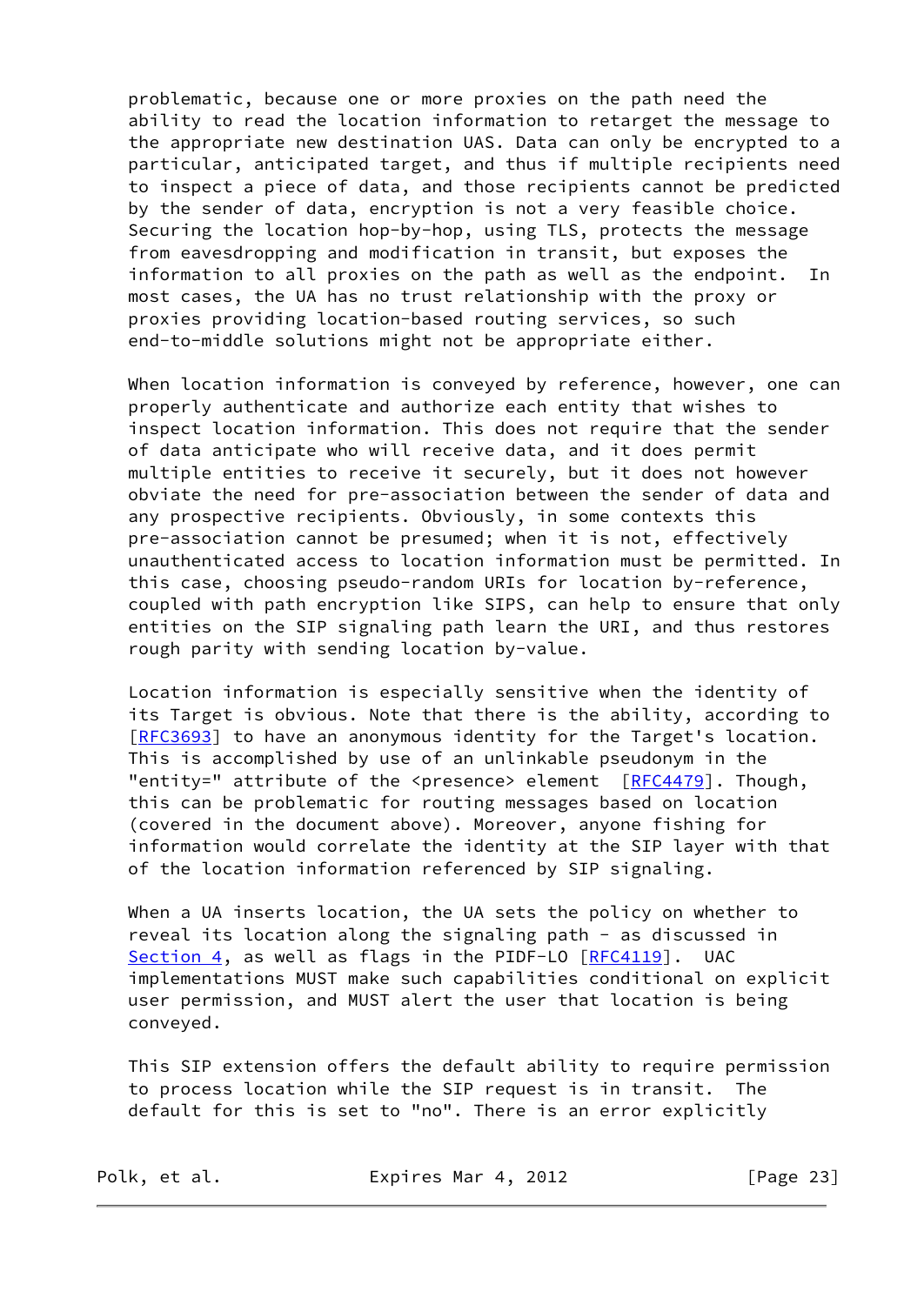<span id="page-27-1"></span> describing how an intermediary asks for permission to view the Target's location, plus a rule stating the user has to be made aware of this permission request.

 There is no end-to-end integrity on any locationValue or locationErrorValue header field parameter (or middle-to-end if the value was inserted by a intermediary), so recipients of either header field need to implicitly trust the header field contents, and take whatever precautions each entity deems appropriate given this situation.

<span id="page-27-0"></span>[8](#page-27-0). IANA Considerations

 The following are the IANA considerations made by this SIP extension. Modifications and additions to all these registrations require a standards track RFC (Standards Action).

 [Editor's Note: RFC-Editor - within the IANA section, please replace "this doc" with the assigned RFC number, if this document reaches publication.]

<span id="page-27-2"></span>[8.1](#page-27-2) IANA Registration for the SIP Geolocation Header Field

 The SIP Geolocation Header Field is created by this document, with its definition and rules in [Section 4.1](#page-8-2) of this document, and should be added to the IANA sip-parameters registry with the following actions

1. Update the Header Fields registry with

| Registry:   |         |            |
|-------------|---------|------------|
| Header Name | compact | Reference  |
|             |         |            |
| Geolocation |         | [this doc] |

<span id="page-27-3"></span>[8.2](#page-27-3) IANA Registration for the SIP Geolocation-Routing Header Field

 The SIP Geolocation-Routing Header Field is created by this document, with its definition and rules in **Section 4.2** of this document, and should be added to the IANA sip-parameters registry with the following action

1. Update the Header Fields registry with

| Registry:   |         |           |
|-------------|---------|-----------|
| Header Name | compact | Reference |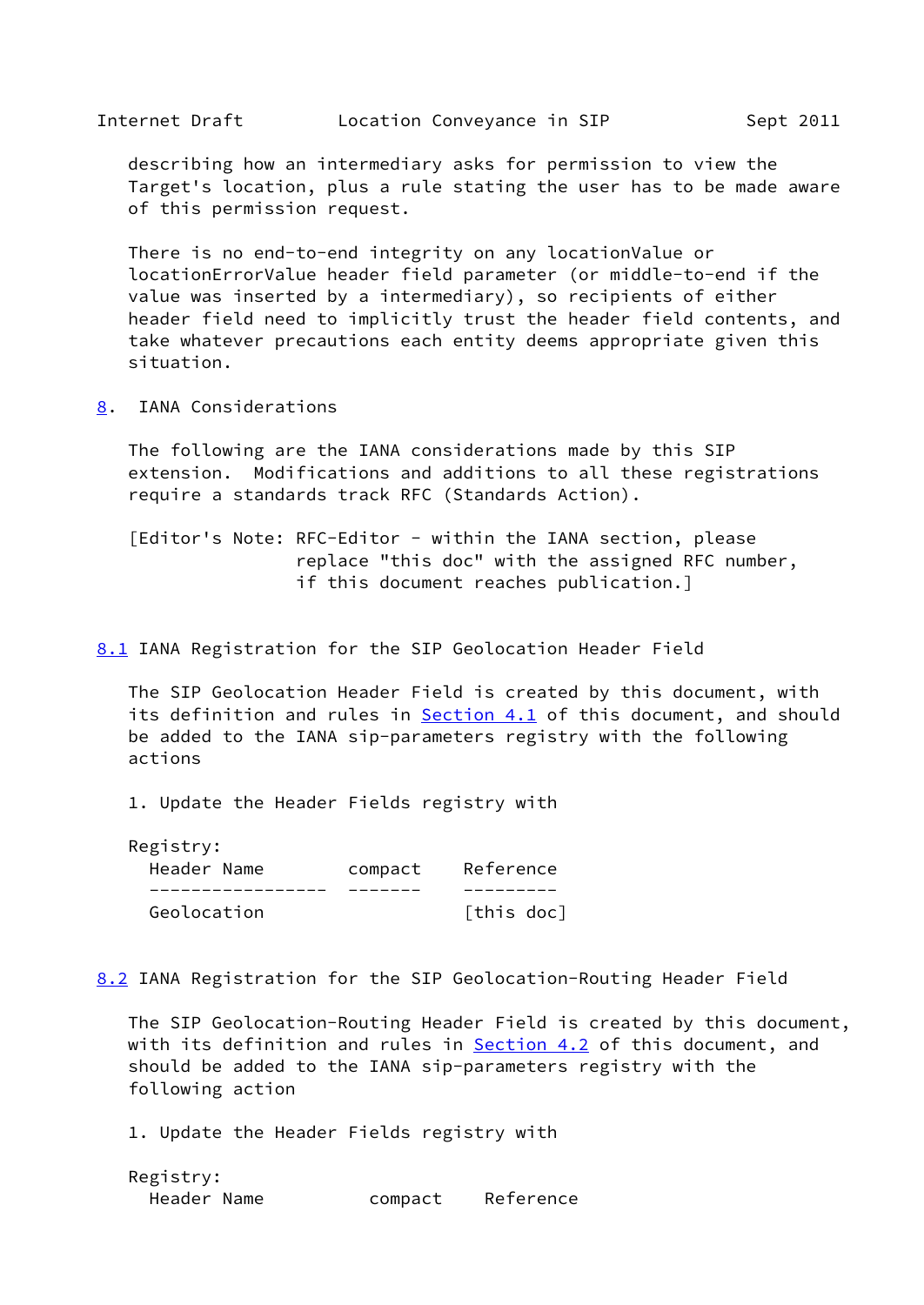----------------- ------- --------- Geolocation-Routing [this doc]

| Polk, et al.<br>Expires Mar 4, 2012 | [Page 24] |
|-------------------------------------|-----------|
|-------------------------------------|-----------|

<span id="page-28-1"></span>Internet Draft **Location Conveyance in SIP** Sept 2011

<span id="page-28-0"></span>[8.3](#page-28-0) IANA Registration for Location Profiles

 This document defines two new SIP option tags: "geolocation-sip" and "geolocation-http" to be added to the IANA sip-parameters Options Tags registry.

| Name            | Description                                                                                                                                                                                                                                                                                                                                                                              | Reference  |  |
|-----------------|------------------------------------------------------------------------------------------------------------------------------------------------------------------------------------------------------------------------------------------------------------------------------------------------------------------------------------------------------------------------------------------|------------|--|
| geolocation-sip | The "geolocation-sip" option tag signals [this doc]<br>support for acquiring location information<br>via the presence event package of SIP<br>(RFC 3856). A location recipient who<br>supports this option can send a SUBSCRIBE<br>request and parse a resulting NOTIFY<br>containing a PIDF-LO object. The URI<br>schemes supported by this option include<br>"sip", "sips" and "pres". |            |  |
|                 | geolocation-http The "geolocation-http" option tag signals<br>support for acquiring location information<br>via an HTTP ([RFC2616]). A location<br>recipient who supports this option can<br>request location with an HTTP GET and<br>parse a resulting 200 response containing<br>a PIDF-LO object. The URI schemes<br>supported by this option include "http"<br>and "https".          | [this doc] |  |

 The names of profiles are SIP option-tags, and the guidance in this document does not supersede the option-tag assignment guidance in [\[RFC3261](https://datatracker.ietf.org/doc/pdf/rfc3261)] (which requires a Standards Action for the assignment of a new option tag). This document does however stipulate that option-tags included to convey the name of a location profile per this definition MUST begin with the string "geolocation" followed by a dash. All such option tags should describe protocols used to acquire location by reference: these tags have no relevance to location carried in SIP requests by value, which use standard MIME typing and negotiation.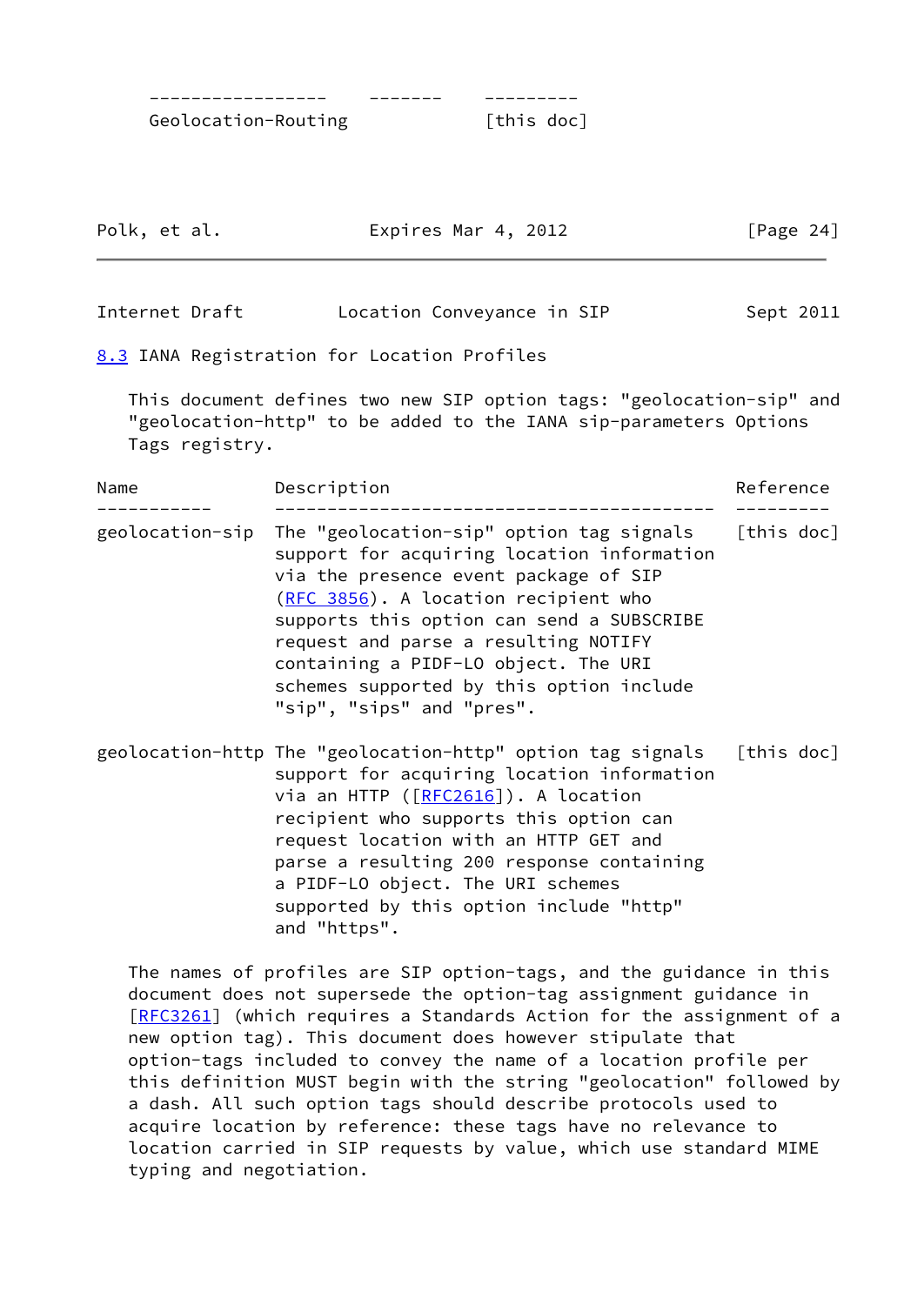<span id="page-29-1"></span><span id="page-29-0"></span>[8.4](#page-29-0) IANA Registration for 424 Response Code In the SIP Response Codes registry, the following is added Reference: RFC-XXXX (i.e., this document) Response code: 424 (recommended number to assign) Default reason phrase: Bad Location Information Registry: Response Code **Reference**  ------------------------------------------ --------- Request Failure 4xx Polk, et al. **Expires Mar 4, 2012** [Page 25] Internet Draft Location Conveyance in SIP Sept 2011 424 Bad Location Information [this doc] This SIP Response code is defined in [section 4.3](#page-14-0) of this document. [8.5](#page-29-3) IANA Registration of New Geolocation-Error Header Field The SIP Geolocation-error header field is created by this document, with its definition and rules in **Section 4.4** of this document, to be added to the IANA sip-parameters registry with two actions 1. Update the Header Fields registry with Registry: Header Name compact Reference ----------------- ------- --------- Geolocation-Error [this doc] 2. In the portion titled "Header Field Parameters and Parameter Values", add Predefined Header Field Parameter Name Values Reference ----------------- ------------------- ---------- ---------

<span id="page-29-2"></span>[8.6](#page-29-2) IANA Registration for the SIP Geolocation-Error Codes

<span id="page-29-3"></span>Geolocation-Error code  $yes$  [this doc]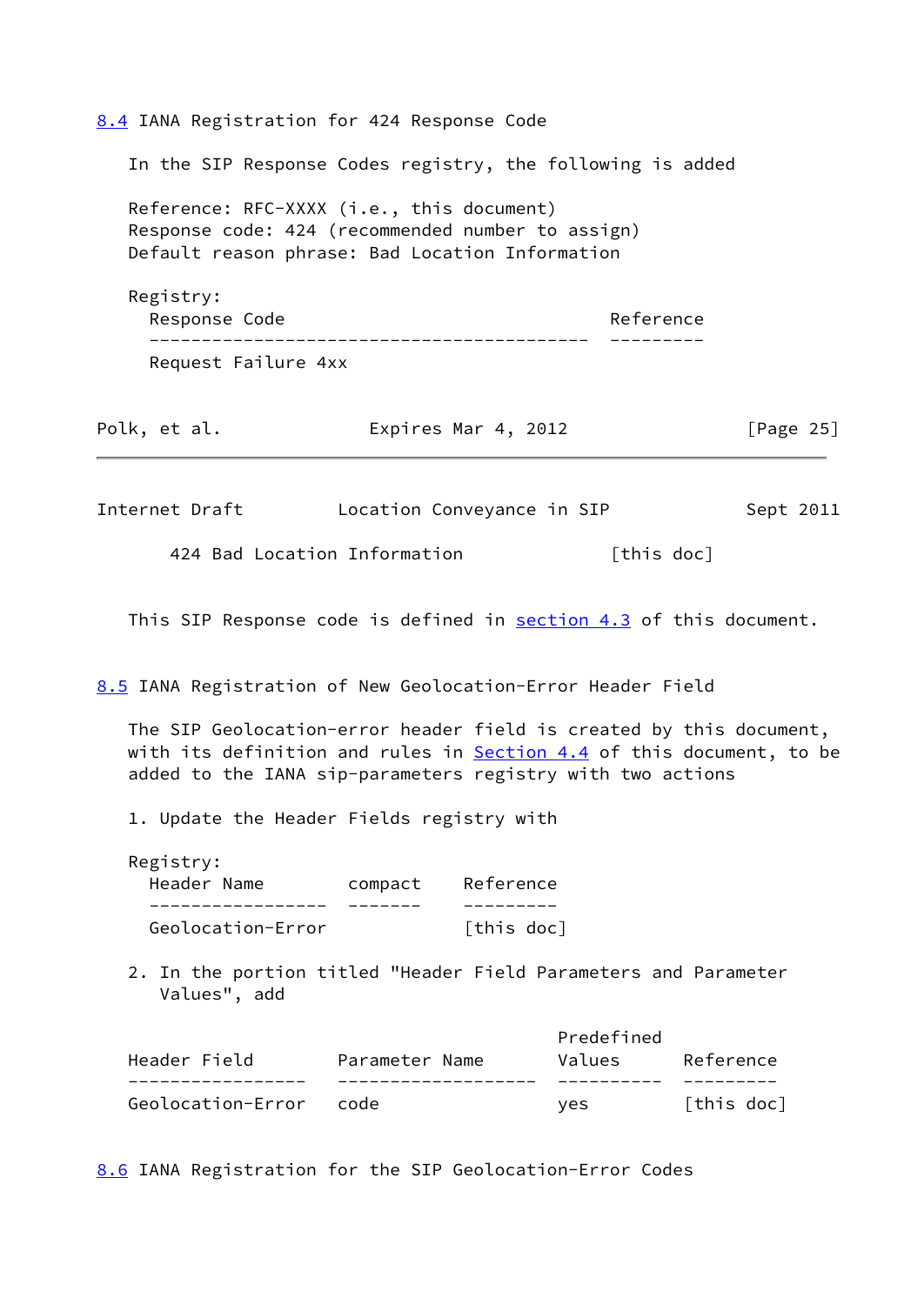This document creates a new registry for SIP, called "Geolocation-Error Codes." Geolocation-Error codes provide reason for the error discovered by Location Recipients, categorized by action to be taken by error recipient. The initial values for this registry are shown below. Registry Name: Geolocation-Error Codes Reference: [this doc] Registration Procedures: Specification Required Code Default Reason Phrase **Reference** Reference ---- --------------------------------------------------- --------- 100 "Cannot Process Location" [this doc] 200 "Permission To Use Location Information" [this doc] 201 "Permission To Retransmit Location Information to a Third Party" [this doc] 202 "Permission to Route based on Location Information" [this doc] 300 "Dereference Failure" and the state of this doc] Polk, et al. **Expires Mar 4, 2012** [Page 26]

<span id="page-30-1"></span>Internet Draft **Location Conveyance in SIP** Sept 2011

Details of these error codes are in **Section 4.4** of this document.

## <span id="page-30-0"></span>[9](#page-30-0). Acknowledgements

To Dave Oran for helping to shape this idea.

To Dean Willis for guidance of the effort.

 To Allison Mankin, Dick Knight, Hannes Tschofenig, Henning Schulzrinne, James Winterbottom, Jeroen van Bemmel, Jean-Francois Mule, Jonathan Rosenberg, Keith Drage, Marc Linsner, Martin Thomson, Mike Hammer, Ted Hardie, Shida Shubert, Umesh Sharma, Richard Barnes, Dan Wing, Matt Lepinski, John Elwell, Thomas Stach, Jacqueline Lee and Adam Roach for constructive feedback and nits checking.

 Special thanks to Paul Kyzivat for his help with the ABNF in this document and to Robert Sparks for many helpful comments and the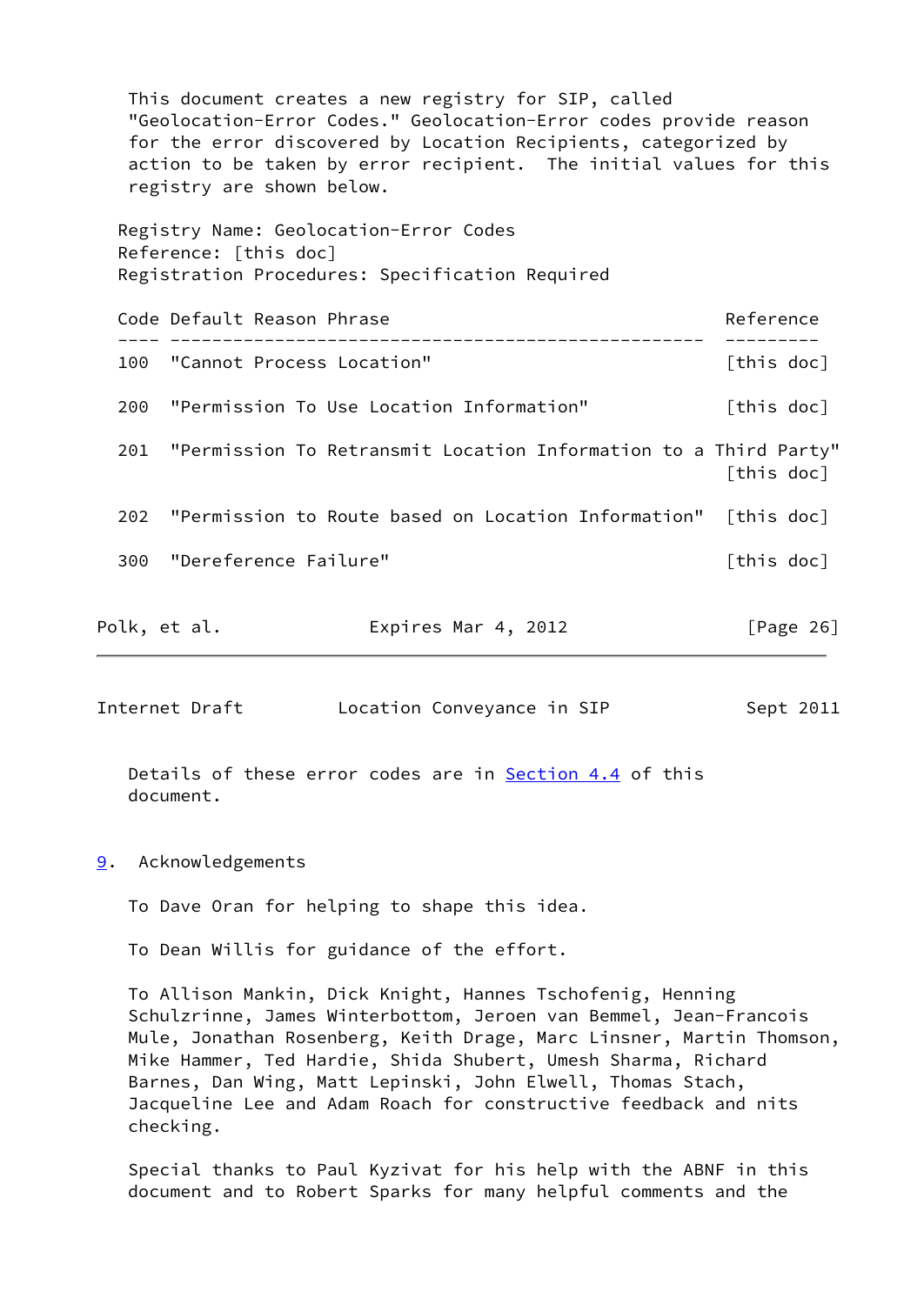proper construction of the Geolocation-Error header field.

 And finally, to Spencer Dawkins for giving this doc a good scrubbing to make it more readable.

<span id="page-31-0"></span>[10.](#page-31-0) References

<span id="page-31-1"></span>[10.1](#page-31-1) Normative References

- [RFC3261] J. Rosenberg, H. Schulzrinne, G. Camarillo, A. Johnston, J. Peterson, R. Sparks, M. Handley, and E. Schooler, "SIP: Session Initiation Protocol", [RFC 3261](https://datatracker.ietf.org/doc/pdf/rfc3261), May 2002.
- [RFC4119] J. Peterson, "A Presence-based GEOPRIV Location Object Format", [RFC 4119](https://datatracker.ietf.org/doc/pdf/rfc4119), December 2005
- [RFC2119] S. Bradner, "Key words for use in RFCs to Indicate Requirement Levels", [RFC 2119](https://datatracker.ietf.org/doc/pdf/rfc2119), March 1997
- [RFC2392] E. Levinson, "Content-ID and Message-ID Uniform Resource Locators", [RFC 2392,](https://datatracker.ietf.org/doc/pdf/rfc2392) August 1998
- [RFC3856] J. Rosenberg, "A Presence Event Package for the Session Initiation Protocol (SIP)", [RFC 3856,](https://datatracker.ietf.org/doc/pdf/rfc3856) August 2004
- [RFC3859] J. Peterson, "Common Profile for Presence (CPP)", [RFC 3859](https://datatracker.ietf.org/doc/pdf/rfc3859), August 2004
- [RFC3428] B. Campbell, Ed., J. Rosenberg, H. Schulzrinne, C. Huitema, D. Gurle, "Session Initiation Protocol (SIP) Extension for

Polk, et al. **Expires Mar 4, 2012** [Page 27]

<span id="page-31-2"></span>Internet Draft **Location Conveyance in SIP** Sept 2011

Instant Messaging" , [RFC 3428](https://datatracker.ietf.org/doc/pdf/rfc3428), December 2002

 [RFC3311] J. Rosenberg, "The Session Initiation Protocol (SIP) UPDATE Method", [RFC 3311](https://datatracker.ietf.org/doc/pdf/rfc3311), October 2002

 [RFC3265] Roach, A, "Session Initiation Protocol (SIP)-Specific Event Notification", [RFC 3265](https://datatracker.ietf.org/doc/pdf/rfc3265), June 2002.

 [RFC6086] C. Holmberg, E. Burger, H. Kaplan, "Session Initiation Protocol (SIP) INFO Method and Package Framework", [RFC 6086,](https://datatracker.ietf.org/doc/pdf/rfc6086) January 2011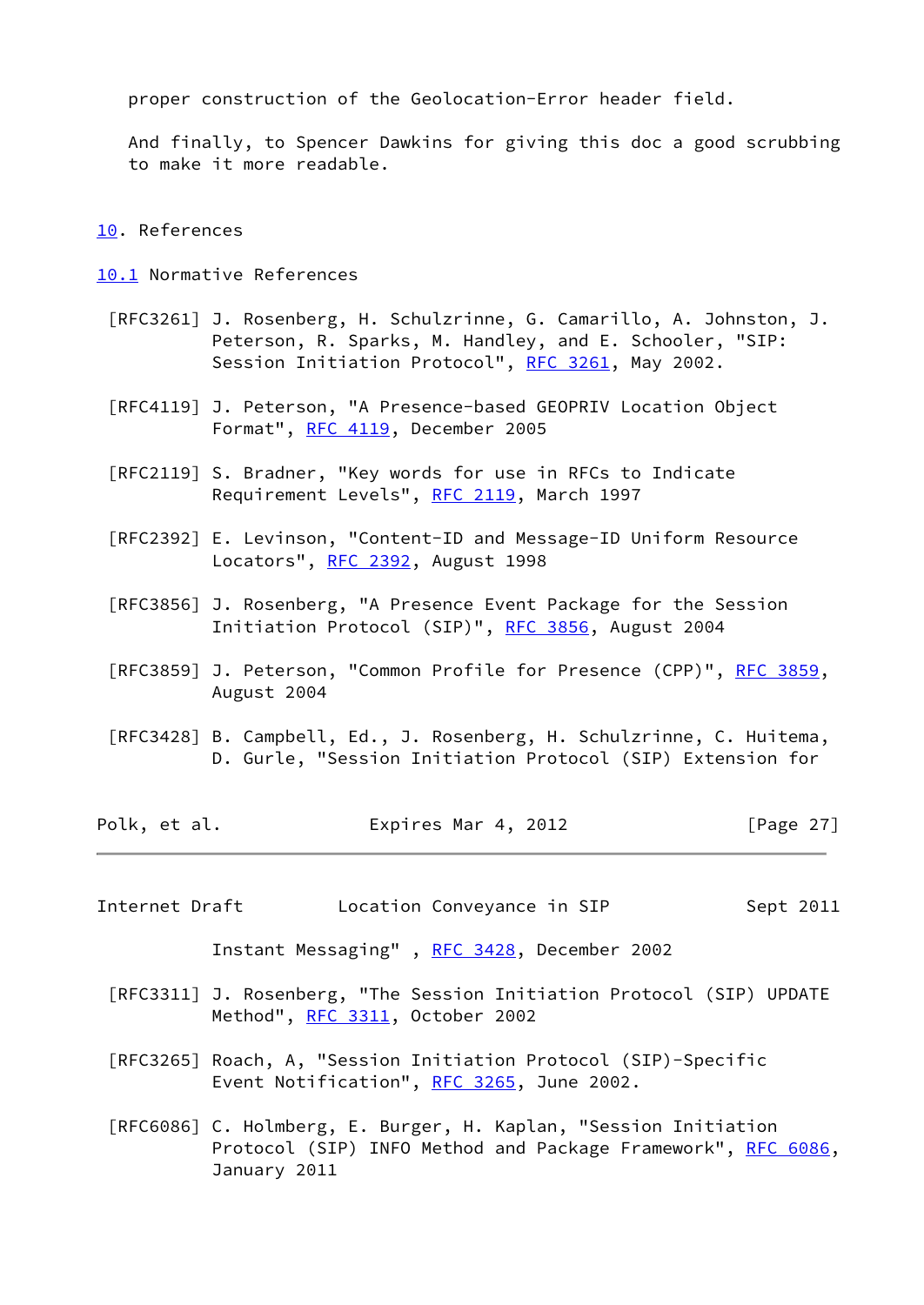- [RFC3515] R. Sparks, "The Session Initiation Protocol (SIP) Refer Method", [RFC 3515](https://datatracker.ietf.org/doc/pdf/rfc3515), April 2003
- [RFC3903] Niemi, A, "Session Initiation Protocol (SIP) Extension for Event State Publication", [RFC 3903](https://datatracker.ietf.org/doc/pdf/rfc3903), October 2004.
- [RFC5234] Crocker, D., Ed., and P. Overell, "Augmented BNF for Syntax Specifications: ABNF", STD 68, [RFC 5234,](https://datatracker.ietf.org/doc/pdf/rfc5234) January 2008.
- [RFC4479] J. Rosenberg, "A Data Model for Presence", [RFC 4479,](https://datatracker.ietf.org/doc/pdf/rfc4479) July 2006
- [RFC4483] E. Berger, "A Mechanism for Content Indirection in SIP", [RFC](https://datatracker.ietf.org/doc/pdf/rfc4483) [4483](https://datatracker.ietf.org/doc/pdf/rfc4483), May 2006
- [RFC5491] J. Winterbottom, M. Thomson, H. Tschofenig, "GEOPRIV PIDF-LO Usage Clarification, Considerations, and Recommendations ", [RFC 5491](https://datatracker.ietf.org/doc/pdf/rfc5491), March 2009
- [RFC5870] A. Mayrhofer, C. Spanring, "A Uniform Resource Identifier for Geographic Locations ('geo' URI)", [RFC 5870,](https://datatracker.ietf.org/doc/pdf/rfc5870) June 2010
- [RFC2616] R. Fielding, J. Gettys, J., Mogul, H. Frystyk, L., Masinter, P. Leach, T. Berners-Lee, "Hypertext Transfer Protocol - HTTP/1.1", [RFC 2616](https://datatracker.ietf.org/doc/pdf/rfc2616), June 1999

<span id="page-32-0"></span>[10.2](#page-32-0) Informative References

- [RFC3693] J. Cuellar, J. Morris, D. Mulligan, J. Peterson. J. Polk, "Geopriv Requirements", [RFC 3693](https://datatracker.ietf.org/doc/pdf/rfc3693), February 2004
- [RFC2818] E. Rescorla, "HTTP Over TLS", [RFC 2818](https://datatracker.ietf.org/doc/pdf/rfc2818), May 2000
- [RFC5606] J. Peterson, T. Hardie, J. Morris, "Implications of 'retransmission-allowed' for SIP Location Conveyance", [RFC5606](https://datatracker.ietf.org/doc/pdf/rfc5606), Oct 2008
- <span id="page-32-2"></span> [ID-GEO-FILTERS] R. Mahy, B. Rosen, H. Tschofenig, "Filtering Location Notifications in SIP", [draft-ietf-geopriv-loc-filters](https://datatracker.ietf.org/doc/pdf/draft-ietf-geopriv-loc-filters), "work

| Polk, et al. | Expires Mar 4, 2012 | [Page 28] |
|--------------|---------------------|-----------|
|--------------|---------------------|-----------|

<span id="page-32-1"></span>Internet Draft **Location Conveyance in SIP** Sept 2011

in progress", March 2010

<span id="page-32-3"></span>[ID-HELD-DEREF] J. Winterbottom, H. Tschofenig, H. Schulzrinne, M.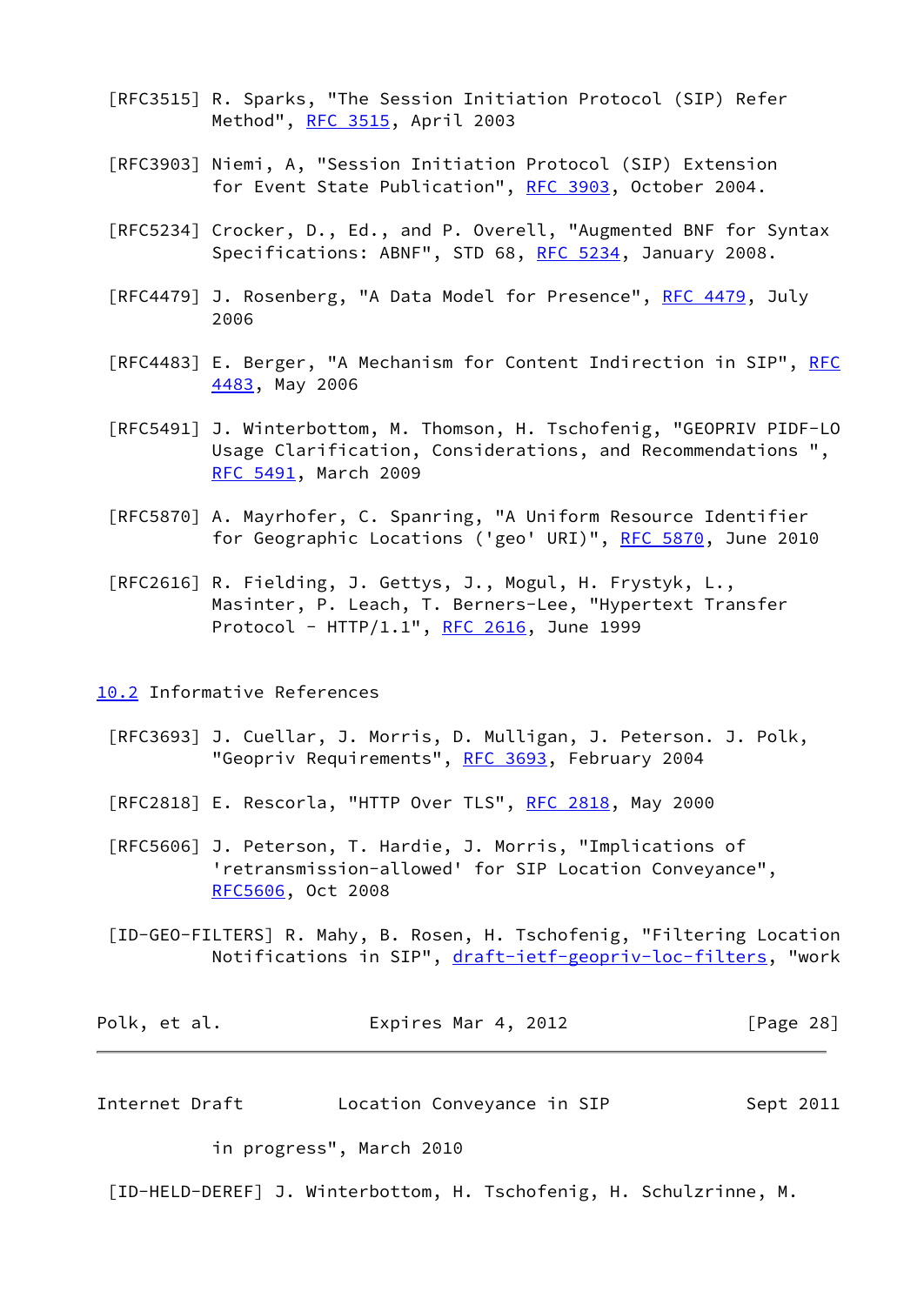Thomson, M. Dawson, "A Location Dereferencing Protocol Using HELD", "work in progress", June 2011

 [RFC6280] R. Barnes, M. Lepinski, A. Cooper, J, Morris, H. Tschofenig, H. Schulzrinne, "An Architecture for Location and Location Privacy in Internet Applications", [draft-ietf-geopriv-arch](https://datatracker.ietf.org/doc/pdf/draft-ietf-geopriv-arch), "work in progress", October 2010

Authors' Addresses

 James Polk Cisco Systems 3913 Treemont Circle Colleyville, Texas 76034

 33.00111N 96.68142W

Phone: +1-817-271-3552

Email: jmpolk@cisco.com

 Brian Rosen NeuStar, Inc. 470 Conrad Dr. Mars, PA 16046

 40.70497N 80.01252W

 Phone: +1 724 382 1051 Email: br@brianrosen.net

 Jon Peterson NeuStar, Inc.

Email: jon.peterson@neustar.biz

<span id="page-33-0"></span>[Appendix A.](#page-33-0) Requirements for SIP Location Conveyance

 The following subsections address the requirements placed on the UAC, the UAS, as well as SIP proxies when conveying location. This is from the original requirements draft that has since evolved into the solution document (that is above). This has been kept for historical reasons.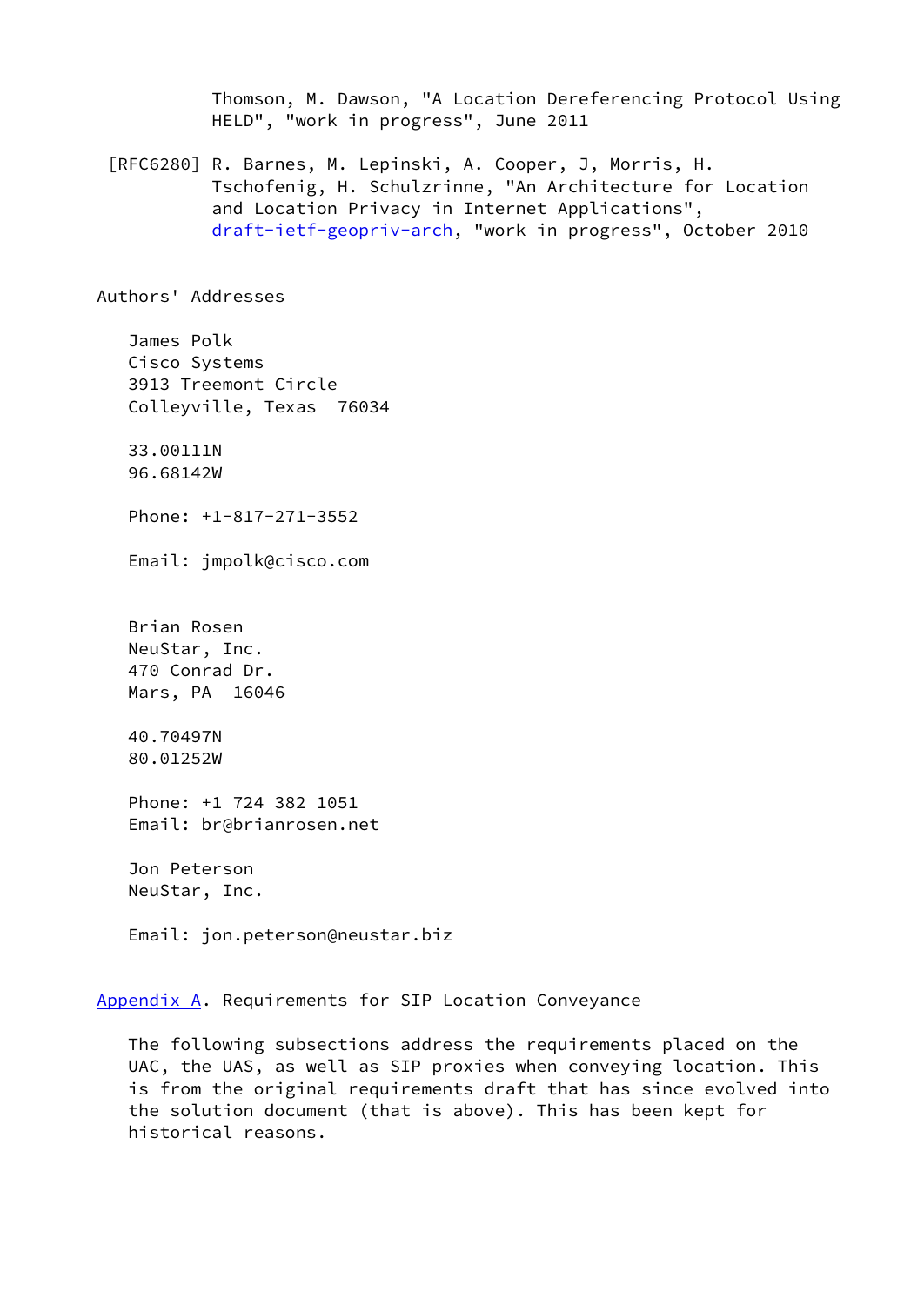Internet Draft Location Conveyance in SIP Sept 2011

 If a requirement is not obvious in intent, a motivational statement is included below it.

<span id="page-34-0"></span>[A.1](#page-34-0) Requirements for a UAC Conveying Location

- UAC-1 The SIP INVITE Method [\[RFC3261](https://datatracker.ietf.org/doc/pdf/rfc3261)] must support location conveyance.
- UAC-2 The SIP MESSAGE method [[RFC3428](https://datatracker.ietf.org/doc/pdf/rfc3428)] must support location conveyance.
- UAC-3 SIP Requests within a dialog should support location conveyance.
- UAC-4 Other SIP Requests may support location conveyance.
- UAC-5 There must be one, mandatory to implement means of transmitting location confidentially.

Motivation: to guarantee interoperability.

- UAC-6 It must be possible for a UAC to update location conveyed at any time in a dialog, including during dialog establishment.
- Motivation: if a UAC has moved prior to the establishment of a dialog between UAs, the UAC must be able to send location information. If location has been conveyed, and the UA moves, the UAC must be able to update the location previously conveyed to other parties.
- UAC-7 The privacy and security rules established within [\[RFC3693](https://datatracker.ietf.org/doc/pdf/rfc3693)] that would categorize SIP as a 'Using Protocol' MUST be met.
- UAC-8 The PIDF-LO [[RFC4119\]](https://datatracker.ietf.org/doc/pdf/rfc4119) is a mandatory to implement format for location conveyance within SIP.
- Motivation: interoperability with other IETF location protocols and Mechanisms.
- UAC-9 There must be a mechanism for the UAC to request the UAS send its location.

UAC-9 has been DEPRECATED by the SIP WG, due to the many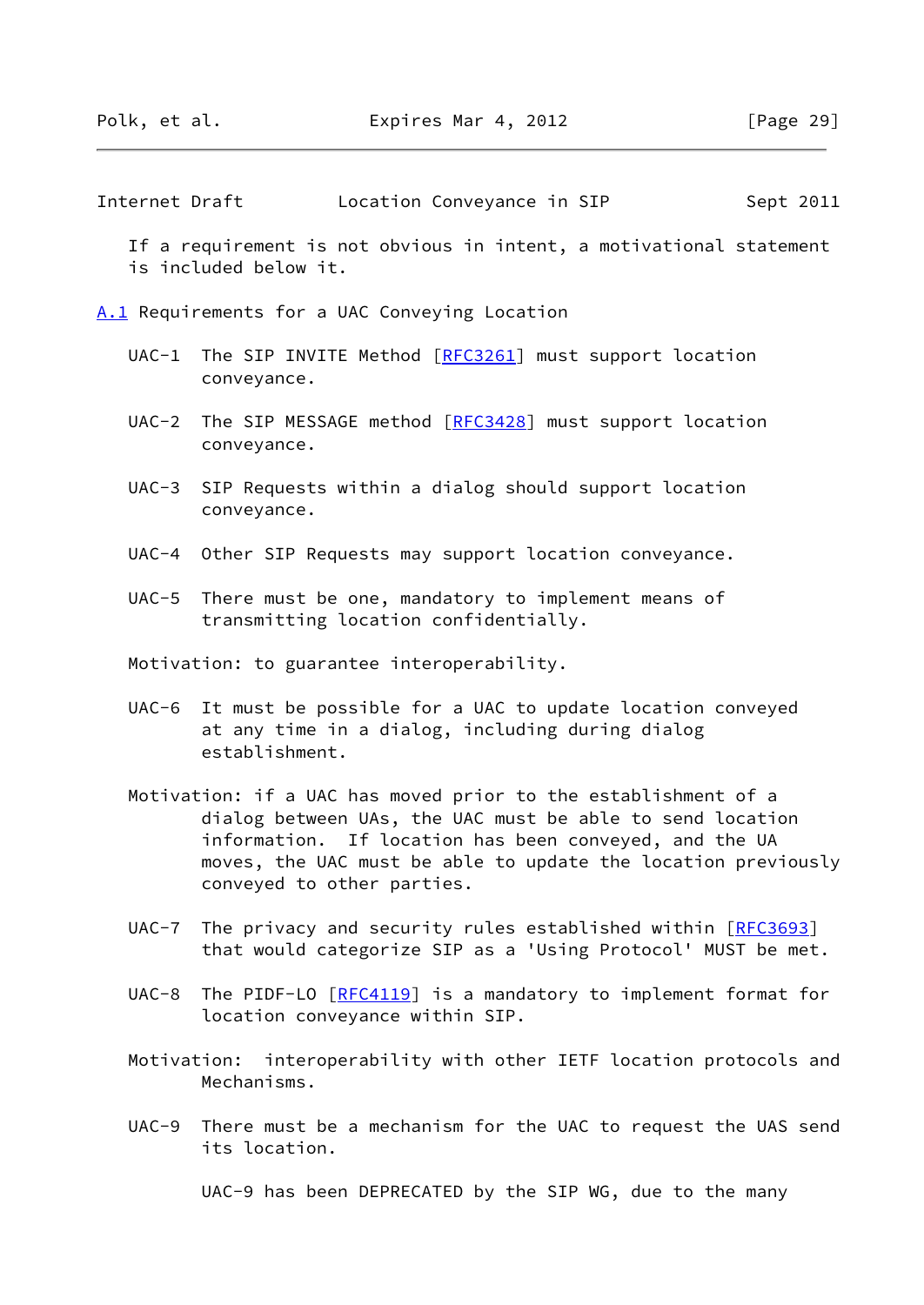problems this requirement would have caused if implemented. The solution is for the above UAS to send a new request to the original UAC with the UAS's location.

 UAC-10 There must be a mechanism to differentiate the ability of the UAC to convey location from the UACs lack of knowledge of its location

| Polk, et al. | Expires Mar 4, 2012 | [Page 30] |
|--------------|---------------------|-----------|
|--------------|---------------------|-----------|

Internet Draft **Location Conveyance in SIP** Sept 2011

- Motivation: Failure to receive location when it is expected can happen because the UAC does not implement this extension, or because the UAC implements the extension, but does not know where the Target is. This may be, for example, due to the failure of the access network to provide a location acquisition mechanism the UAC supports. These cases must be differentiated.
- UAC-11 It must be possible to convey location to proxy servers along the path.

Motivation: Location-based routing.

<span id="page-35-0"></span>[A.2](#page-35-0) Requirements for a UAS Receiving Location

The following are the requirements for location conveyance by a UAS:

UAS-1 SIP Responses must support location conveyance.

 The SIPCORE WG reached consensus that this be allowed, but not to communicate the UAS's location; rather for a SIP intermediary to inform the UAC which location to include in its next SIP request (as a matter of correcting what was originally sent by the UAC).

 UAS-2 There must be a unique 4XX response informing the UAC it did not provide applicable location information.

In addition, requirements UAC-5, 6, 7 and 8 also apply to the UAS.

<span id="page-35-1"></span>[A.3](#page-35-1) Requirements for SIP Proxies and Intermediaries

The following are the requirements for location conveyance by a SIP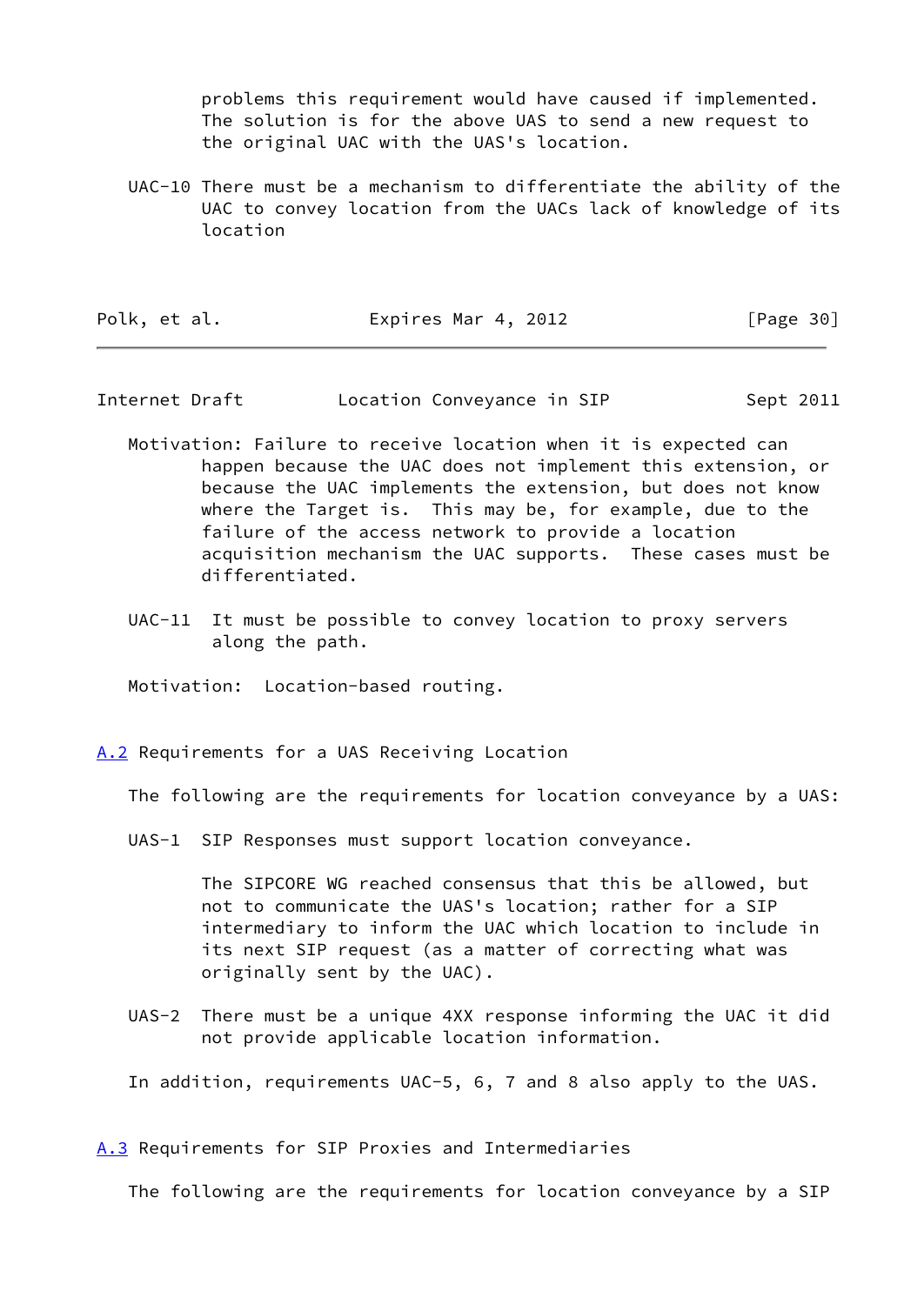proxies and intermediaries:

- Proxy-1 Proxy servers must be capable of adding a Location header field during processing of SIP requests.
- Motivation: Provide network assertion of location when UACs are unable to do so, or when network assertion is more reliable than UAC assertion of location
- Note: Because UACs connected to SIP signaling networks can have widely varying access network arrangements, including VPN tunnels and roaming mechanisms, it can be difficult for a network to reliably know the location of the endpoint. Proxies SHOULD NOT assert location of an endpoint unless the SIP signaling network has reliable knowledge of the actual location of the Targets.

| Polk, et al. | Expires Mar 4, 2012 | [Page $31$ ] |
|--------------|---------------------|--------------|
|              |                     |              |

| Internet Draft | Location Conveyance in SIP | Sept 2011 |
|----------------|----------------------------|-----------|
|----------------|----------------------------|-----------|

 Proxy-2 There must be a unique 4XX response informing the UAC it did not provide applicable location information.